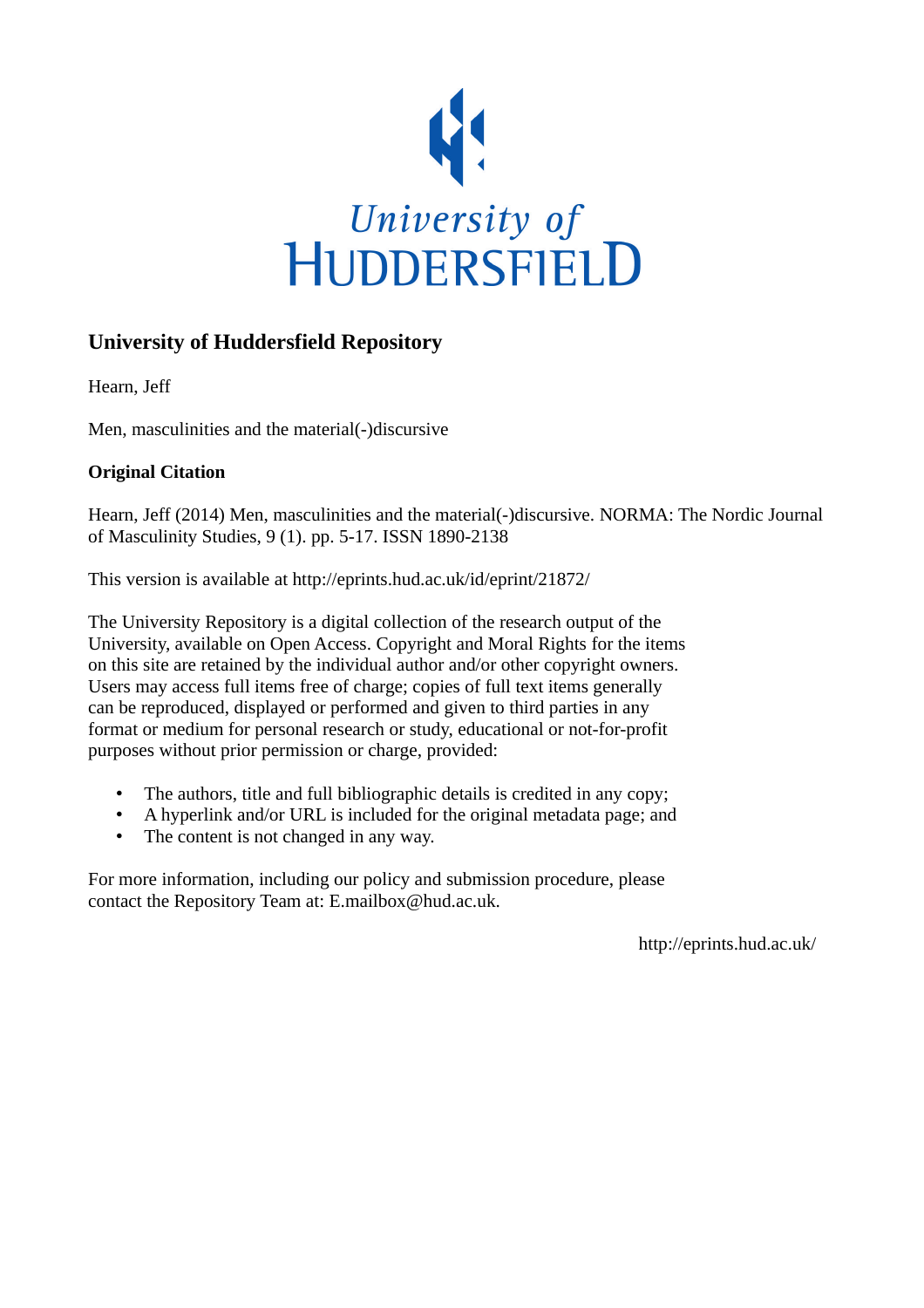#### *Men, masculinities and the material(-)discursive*

# *Jeff Hearn*

## **Abstract**

This article addresses the relations of materialist and discursive analyses of men and masculinities. More specifically, it argues for a materialist-discursive, material/discursive or even a materialdiscursive approach to men and masculinities. In the first part, some of the intellectual and political influences on the development of this approach are outlined. These include elaborations on materialism towards discourse, elaborations on discourse towards materialism, and attempts to work across that boundary. This is followed by focusing on, first, the example of men and violence, second, the topic of men, and, third, men's and males' materialdiscursive bodies. The concluding section discusses the importance of situatedness of knowledge, and the possibility of working towards the abolition of the social category of 'men'. To deal with this complex problematic, a concept that speaks across the non-equivalence of males, men, masculinity is needed, and for this I suggest 'gex', rather than sex or gender.

**Keywords:** discourse, feminism, masculinities, materialism, material-discursive, men

#### **Some materialist reflections**

How to locate oneself within Critical Studies on Men and Masculinities is a very important question. Just because people work on men and masculinities does not mean they agree on anything at all. To put this another way, I seek to deconstruct the dominant of men (Hearn, 1996a), masculinities, and the hegemony of men (Hearn, 2004, 2012c). Or to frame this in a third way, the personal is not only political; it is intimately linked to the activity of work in the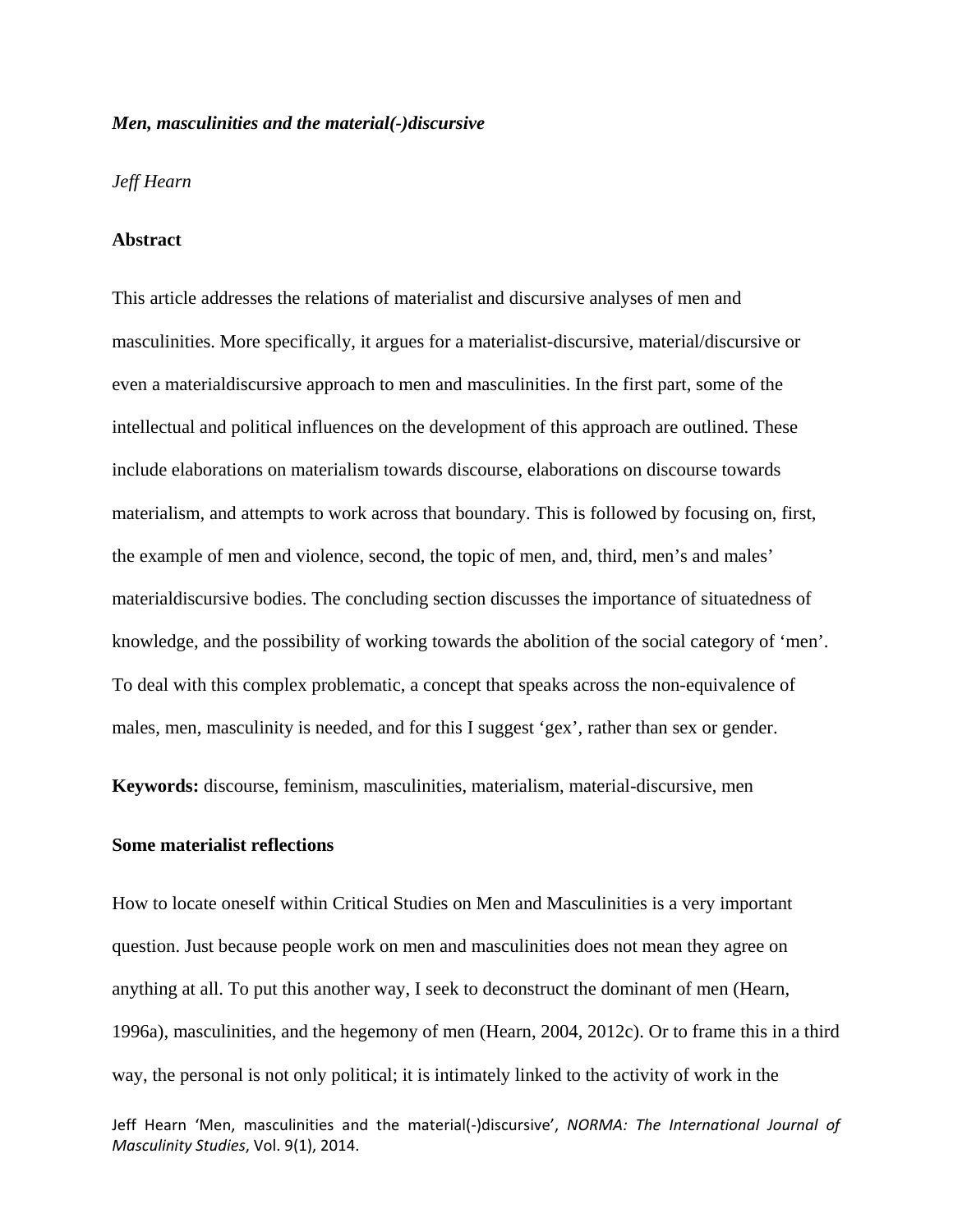broadest sense, and the personal/the political/the work is linked to the theoretical (Hearn, 1983, 2008b). Here in this article I want to focus on the question of the relations of materialist and discursive analyses of men and masculinities.

An important part of my intellectual and political background stems from various materialist traditions. I have long been informed by materialism, in thinking of the materiality of men. Perhaps stemming from my working class cultural background, I have consistently been aware of economic class, and am dismayed when generalizations about bourgeois men or (projections about) working class men are applied to all men. A materialist approach (to men?) has often been interpreted as *men's* relations to economic class, work, production, and the economy and the economic (whether mechanically, or dialectically), and specifically with labour-based, technological production and its products – as within economistic marxism. Such a focus on the 'base' of production in turn reproduces the somewhat broader view of materialism as production *and* reproduction, as equally important are men's relations to care, reproduction (in the very broadest sense), and embodied existence. This involved from the start a critique of the limited (productive) materialism of Marxism, as usually conceived (Hearn, 1987). Indeed Marx himself embraced two very different versions of reproductive materialism: a biological naturalism, and as a first social oppression (Hearn, 1991). Such views of materiality do not necessarily exclude attention to the realm of ideas, as in various materialist theories of ideology (many people would now say discourse).

In addressing the realm of ideas and ideology, Abercrombie and Turner (1978) pointed out that Marx presented two different theories of ideology. In the first, set out by Marx (1975a) in the *Preface to the Contribution to the Critique of Political Economy*, the 'social being determines

Jeff Hearn 'Men, masculinities and the material(-)discursive', *NORMA: The International Journal of Masculinity Studies*, Vol. 9(1), 2014. consciousness', so that the particular social experience of particular social classes determines the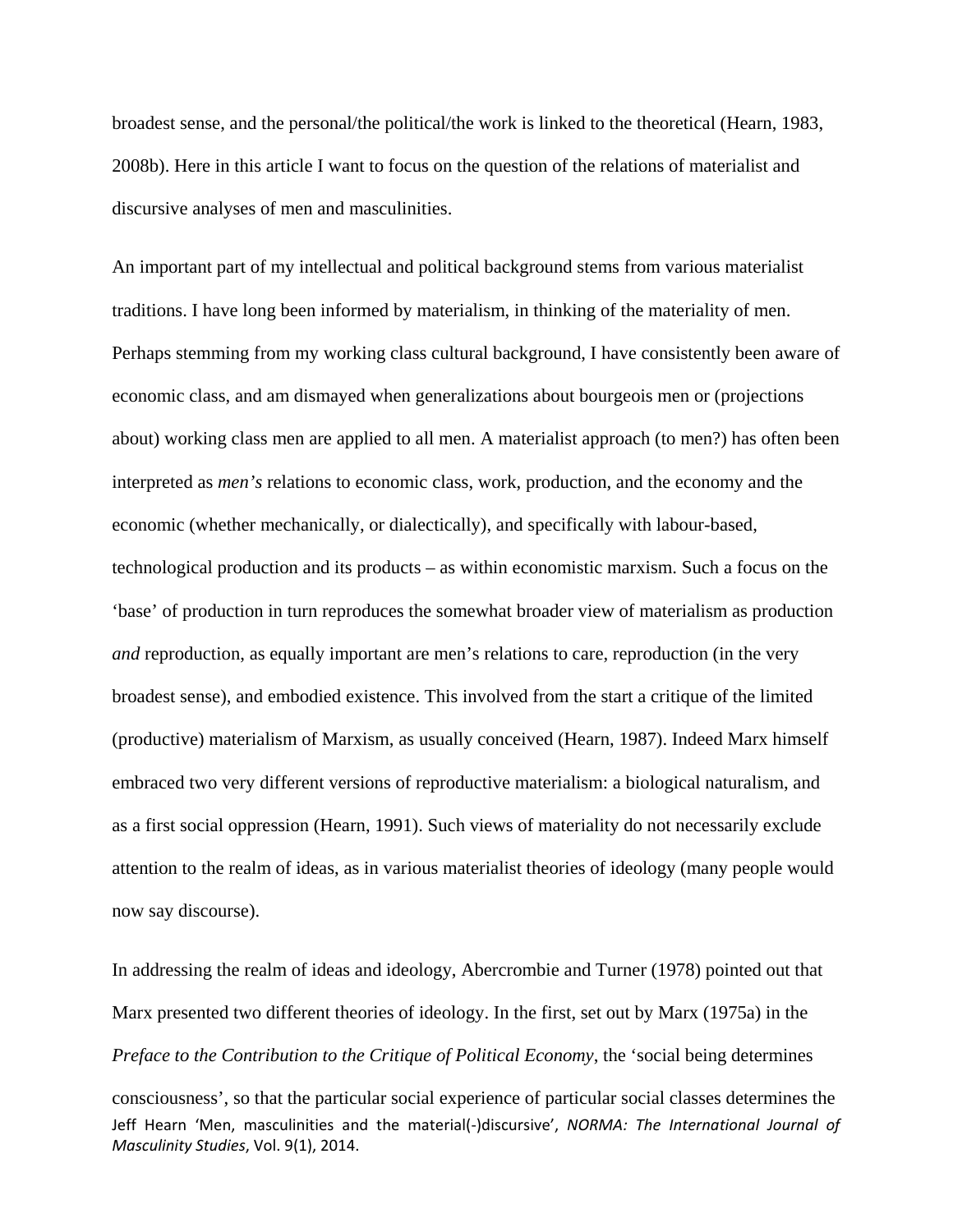ideas of members of the class. In this view, ideas follow immediate material relations, both in terms of general economic and social structural locations, and the conduct of everyday economic and social life. This approach lays the basis for articulation of several class-based systems of ideas, even a pluralist analysis. In the second, also set out in the *Preface* but more famously in *The German ideology*, 'the economic structure, the real foundation' determines 'a legal and political superstructure', such that the ideas of 'the ruling class are in every epoch the ruling ideas' (Marx & Engels, 1970, p. 64). This notion of ideology, like the first, embodies both material and intellectual force. It is, however, more deterministic, more concerned with the whole social formation than the activities of particular classes and class fractions.

These various different, often non-gendered approaches to materialism and Marxism have been critiqued and developed in a very wide range of Marxist feminisms, materialist feminisms, socialist feminisms. These include those focusing on biology (Firestone, 1970), the domestic mode of production (Delphy, 1977, 1984), kinship patterns (Weinbaum, 1978), family (Kuhn, 1978), economic systems (Eisenstein, 1979; Hartmann, 1979), 'the politics of reproduction' (biological reproduction, care of dependent children and care more generally) (O'Brien, 1981, 1990), 'sex-affective production' (the production of sexuality, bonding and affection as core processes of society) (Ferguson & Folbre, 1981; Ferguson, 1989), sexuality (MacKinnon, 1982, 1983), and various combinations thereof. In different ways, such approaches tended to either analyse the relations of economic class and gender relations in employment, the family, sexuality, or draw parallels between economic class and gender/sex class, or highlighted intersections of class/gender/race as materially foundational, or focused on materialism as gendered reproduction or highlight the materialism of the body. After all, we are bodies, material bodies! Some of these materialisms may turn Marxism upside down.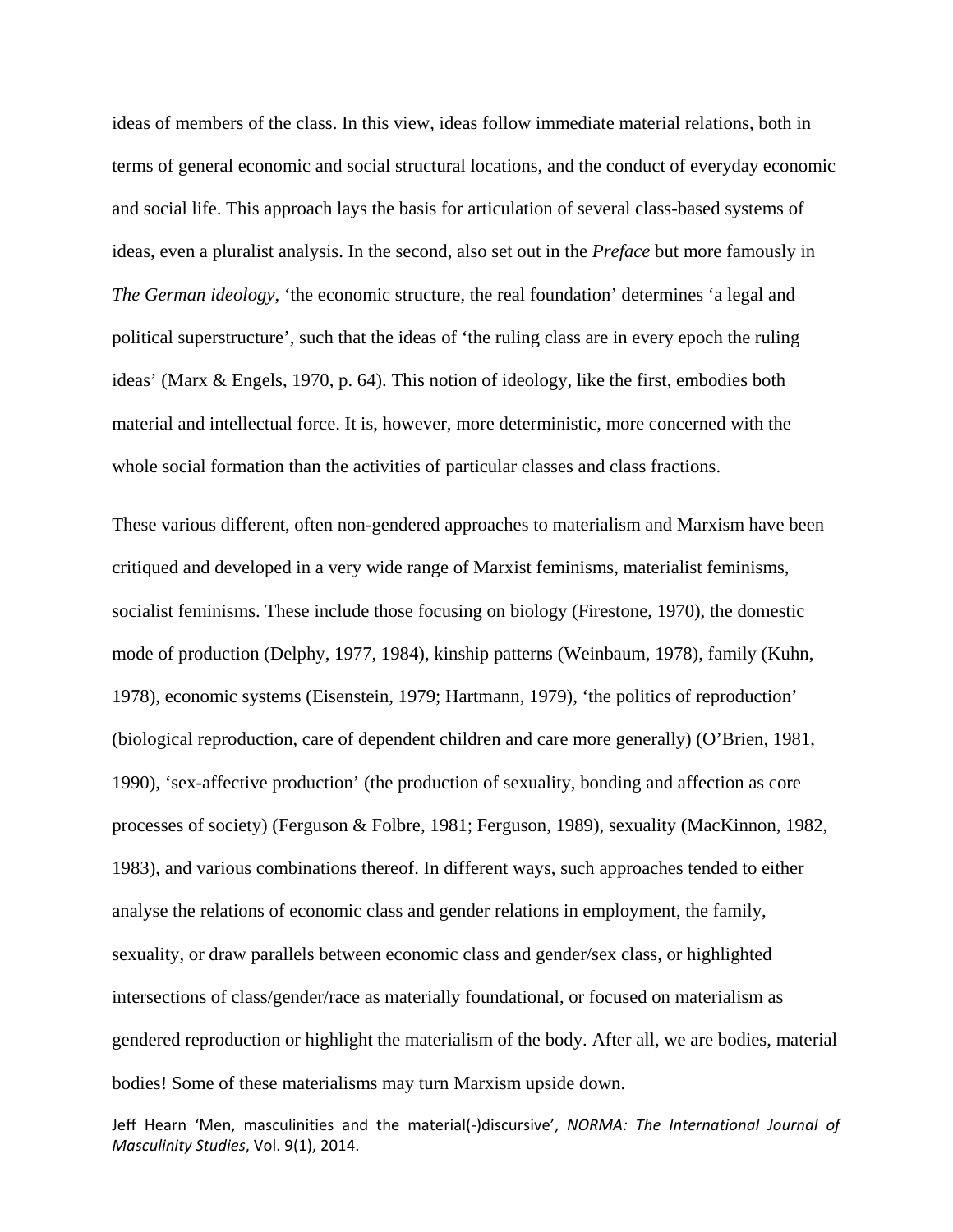Many of these feminist materialisms influenced my own attempts to develop a materialist analysis of men (Hearn, 1983, 1987), particularly the recognition of bodily materialism and seeing sexuality as material (as what people *do* rather than what people are or think). I have long seen materialism as including (productive) labour/work, biological reproduction, housework, violence, sexuality, bodily generativity/degeneration, and culture/ideology/discourse (Hearn, 1987, 1992; Walby, 1986, 1990).

The intersections of radical feminisms and materialist feminisms have been further complicated by the impact of poststructuralism, postcolonialism, anti-racism and related perspectives. Indeed poststructuralism and postcolonialism, or at least some versions thereof, can be interpreted, not as a specific critique of materialism, but rather as an expansion of materialism. A related major and relevant influence on this way of thinking has come from, multiple social divisions, multiple oppressions, intersectionality, and transnationalizations. Thus materiality can be understood as reproduction in a fuller sense, as both reproduction of the social relations of production, *and* the reproduction of society through ideas, ideology and discourse. For myself, I discovered poststructuralism, especially through translations into English of some of the works of Foucault, and Kristeva, Irigaray and other French feminists, and later the works of Laclau and Mouffe, in part through a reading group that focused on discourse and related topics, initially in the early 1980s.

Jeff Hearn 'Men, masculinities and the material(-)discursive', *NORMA: The International Journal of Masculinity Studies*, Vol. 9(1), 2014. Another important influence, for me, in these complicating movements of and around the material towards 'the discursive', was Dorothy Smith's (1987, 1990a, 1990b) critique of political economy. Reproduction of society includes cultural reproduction, cultural continuation, including in discourse (even if there may be a tension between reproduction and discourse). The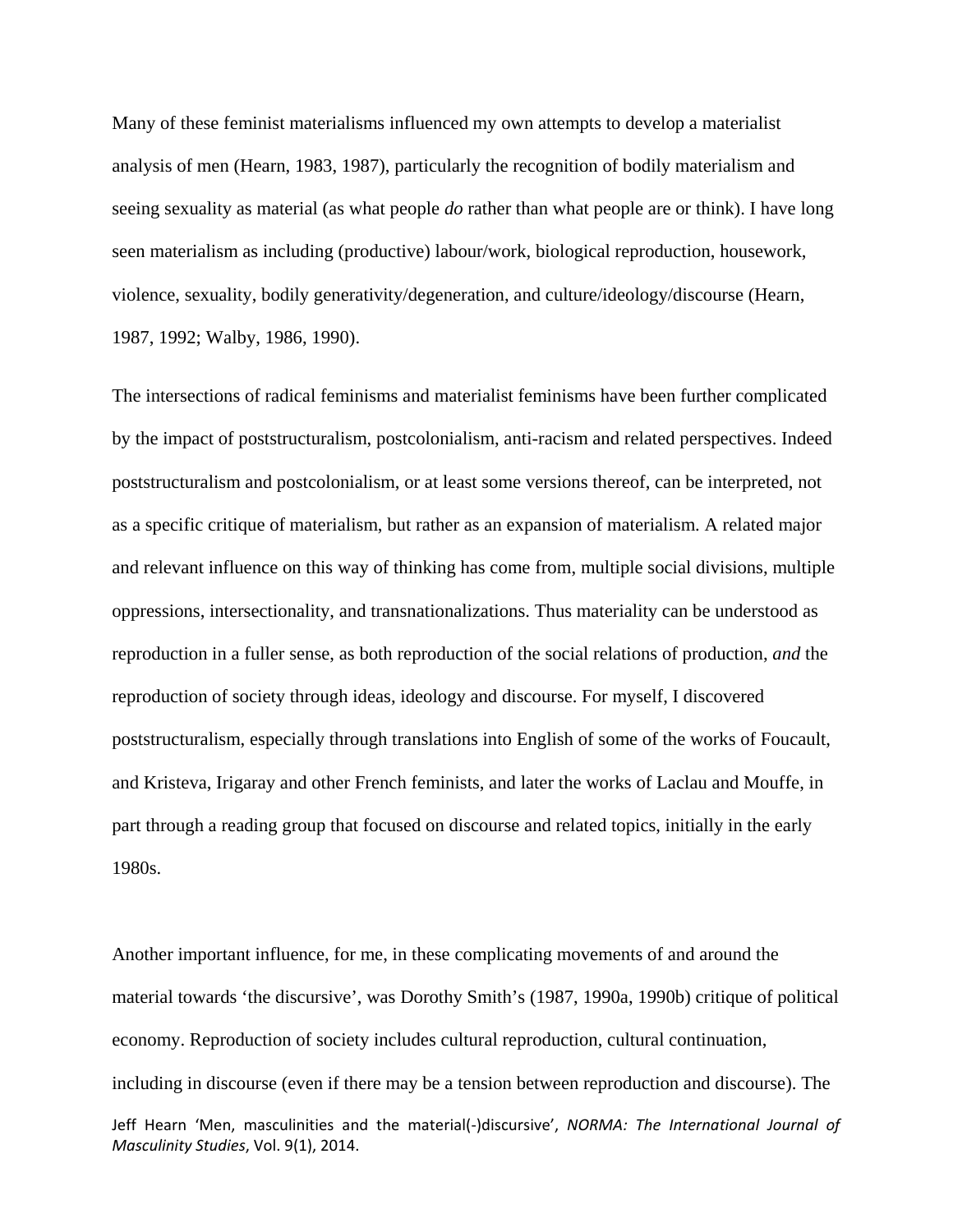convergence of the material and the discursive has also become foregrounded in some discursive approaches, especially critical discourse analysis (CDA), and in materialist approaches to literary and cultural studies, as in materialist theories of discourse. This can be seen in the material contexts of discourse, in understanding discourse as (including) material acts, in focusing on the material effects of discourse – hence the term, material-discursive practices.

Following this, since the late 1980s I have been preoccupied with the relations of materiality and discourse. Since realizing this coupling, I have tried, albeit often with great difficulty, to talk about materiality and discourse at the same time, in developing materialist-discursive analysis of men. It has seemed that the separation of materiality and discourse in some analyses (for example, 'everything is discourse') has been and is a considerable source of difficulty. Instead, I see a key challenge as talking about, analysing, recognizing the embodied nature of knowledge, materiality and discourse at the same time, even this is often itself very difficult.

While this way of looking at things then, in the 1980s, seemed rather strange, especially in view of the strong dichotomizing processes in much of the social sciences, it has now become one of the more enduring debates in the social sciences and in feminist studies. In seeking to develop this approach, I have used such terms as reproductive cultural materialism or the materialdiscursive (Hearn, 1992). Feminist technoscience, ANT and STS (Science and Technology Studies) scholars, such as Haraway (1992), Callon, Latour, and Law, have used the terms, the material-semiotic and material-semiotic actors, to address somewhat similar notions, in the realm of human-machine and similar relations. Materialism can now be understood as more complex, as the economic/technological, the 'reproductive', and the bodily/corporeal (including sexuality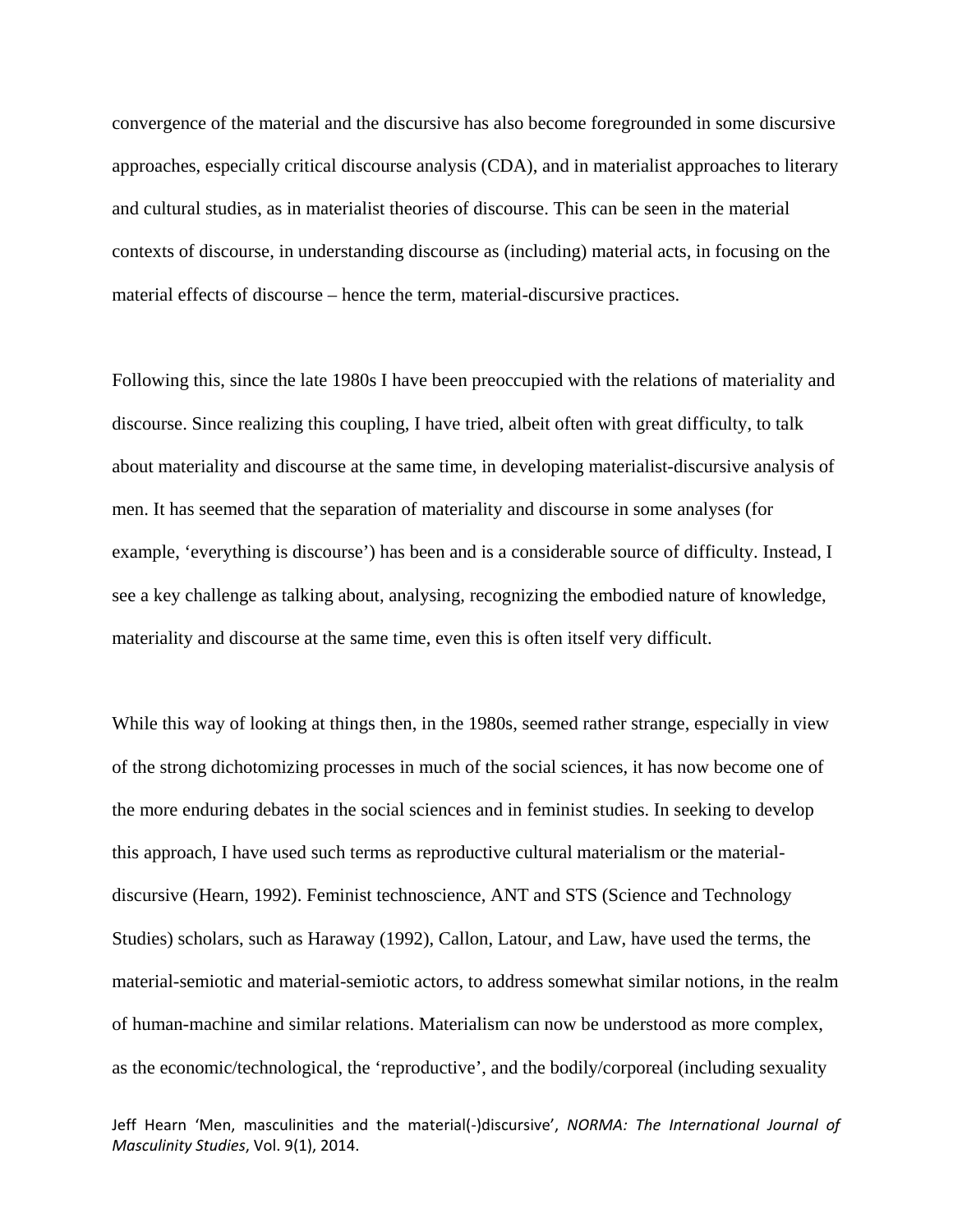and violence), as well as the materiality of discourse. This view of materialism is itself also discursive. Indeed Marx's notion of 'practical human-sensuous activities' (Marx, 1975b, p. 422) might be thought of as material discourse or as grounded subversion that is simultaneously material and discursive. Having said that, there is still major neglect of the materialities of age and ageing, disability, and also wider 'environments' (Alaimo & Hekman, 2008). With my own academic background originally in geography, my thoughts turn to links to anthropology, ethnology, sustainability, biodiversity, and (human) ecology.

Having said all this, for a long time I have been suspicious of searches for, and ideologies of, integration, and its reassurances; contradiction says much more. Thus, in working at the boundary of the material and the discursive, and seeing men as materialistdiscursive, I am not seeking simply to reiterate the modernism-postmodernism dichotomy. I want to work across and beyond that, not least as much modernist thinking is heavily idealist, not materialist. Similarly, Foucault and many other discourse theorists are not non-materialist in some aspects of their writing, though again talking of bodies and embodiment is no guarantee of materialism. To be more precise: the ontological includes the non-human, and is not only human, even if humanly constructed; the epistemological is (still) fundamentally human, even if the human is not a strictly separate category; and the methodological, including the ethical, is human. Epistemology, methodology, ethics and the writing of theory are, at least up to now historically, human activities. There can be a danger of collapsing and conflating epistemology with (all) social theory, an approach resisted in critical realism (cf. Jónasdóttir & Jones, 2010). Seen thus, the 'materialdiscursive' might primarily be an epistemological, methodological and ethical, rather than ontological, category. Despite sticking with the concept of 'the material-discursive', I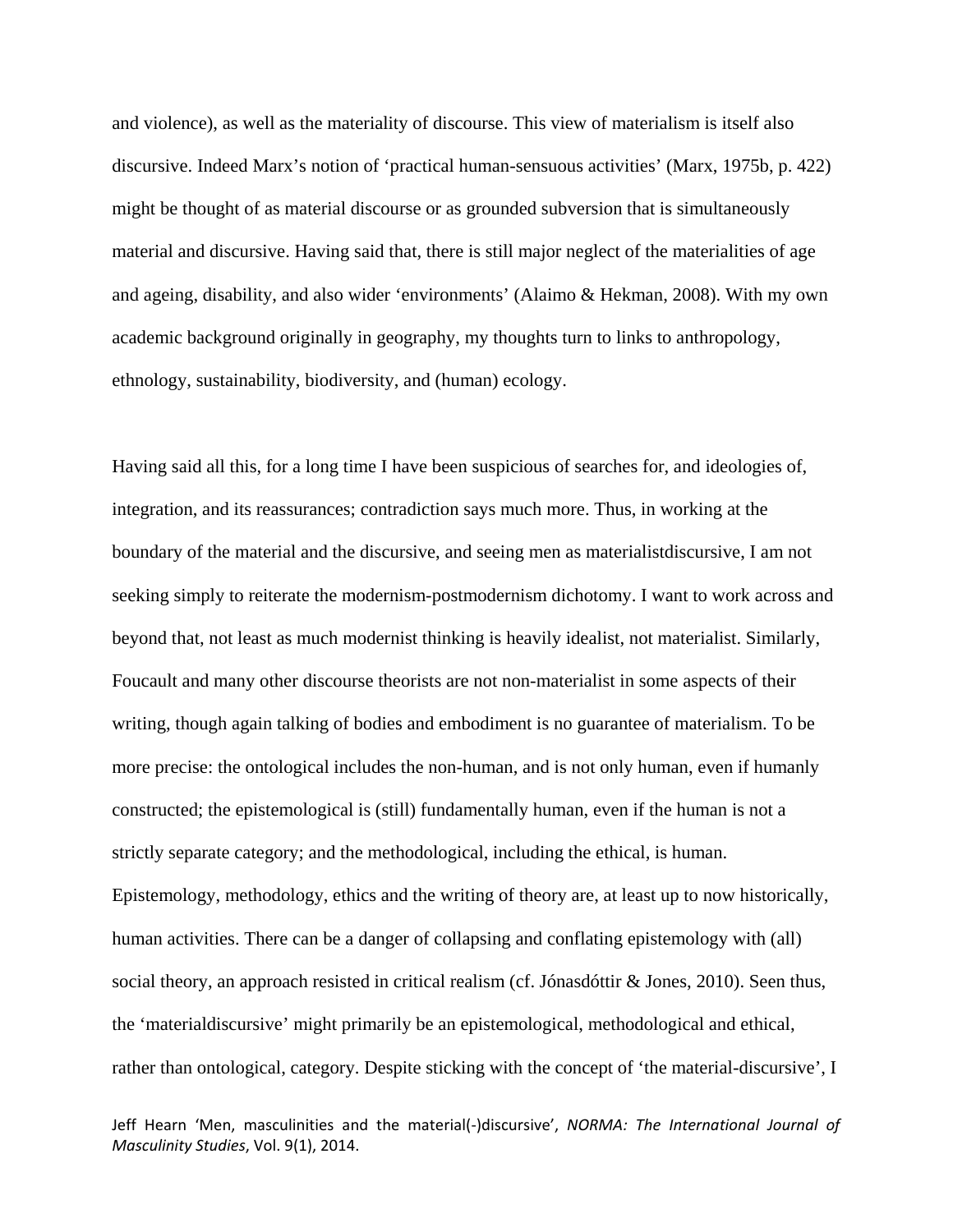remain unsure if the 'materialdiscursive', even with its 'integral' invoking of 'the material', can be an ontological category. On different days I am drawn either for or against this proposition; this is a persistent uncertainty.

#### **Some initial examples**

You might be wondering: what has all this to do with men and masculinities? In fact the intimate relations and simultaneity of materiality and discourse have, for me, been particularly highlighted in a variety of empirical, historical and theoretical studies of a number of aspects or arenas of study of men and masculinities, albeit in different ways. These include: organizations, film, emotions, postcolonialism, globalization and transnationalizations, information and communication technologies (ICTs), sexualities and violences.

In particular, it was studying the parallel impacts of, first, the history of men's domination of and men within institutional, organizational and economic changes, and, second, informational, visual and representational changes on patriarchal social relations, men and masculinities that inspired me to take up the simultaneity of the material and the discursive. This way of thinking came from the work. I wrote consciously in this way for the first time in a conference paper on men's sexuality, film and organizations in the late nineteenth and early twentieth centuries (see Hearn, 1988, 1990). At that time I had become a bit obsessed with the rise of visual technologies, especially early film, in historical transformations towards public patriarchy (Brown, 1981; Hearn, 1992) and the mode of information (Poster, 1984).

Jeff Hearn 'Men, masculinities and the material(-)discursive', *NORMA: The International Journal of Masculinity Studies*, Vol. 9(1), 2014. More recently, I have increasingly been drawn to studies of the transnational: transnational militarism, transnational capitalism and MNCs, transnational ICTs, and so on. Trans-forms of life bring multiple contradictions, as in the emergence of new forms of citizenship and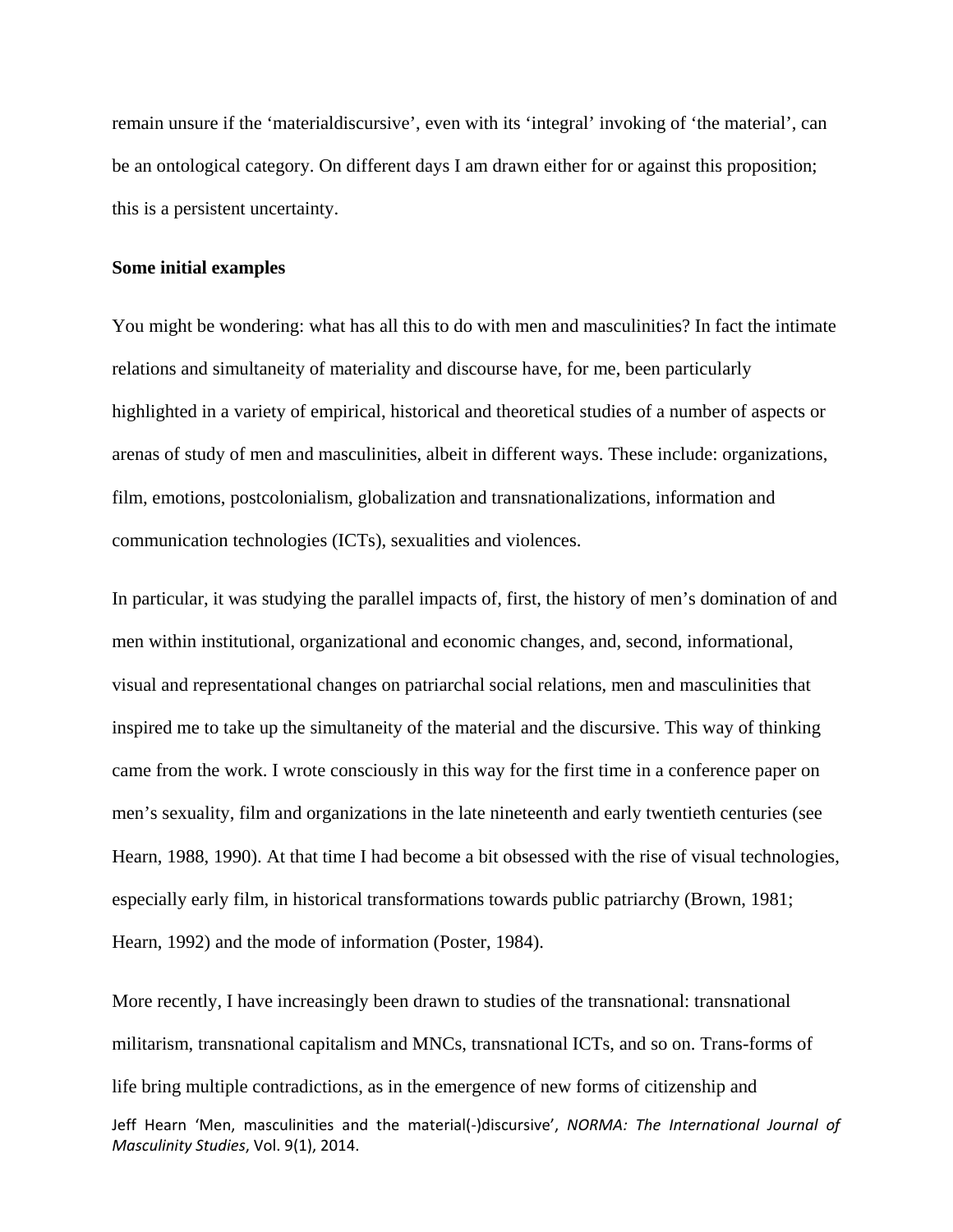trans(national)patriarchies (Hearn, 2009) or in the complex impacts of the many, various and changing information and communication technologies (Hearn, 2006, 2008a), that are likely to press more insistently in coming years. ICTs and their use in, say, the sex trade are a prefect example of the entangling of the material (bodies) and discursive (screens) to produce materialdiscursive phenomena.

#### **The example of violence**

In the early 1990s this elaboration on the materialdiscursive was strongly reinforced in doing empirical work on men's violence to women. What could be more simultaneously material and discursive than violence? The case of violence is very instructive in thinking and acting on materiality and discourse. Debates on the relation of the material and the discursive, and on the transcendence of the macro and the micro, and structure and agency, were especially important to me from the late 1980s as the context of detailed research on men who were and/or had been violent to women. This research was reported in the book *The violences of men* (Hearn, 1998). Significant theoretical influences were feminist, especially radical, materialist and structuralist analyses of men's violence, along with poststructuralism or 'post-poststructuralism' (Johnson, 1987; Hearn, 2008a, 2012c; cf. Lykke, 2010), in emphasizing materiality and bodily effects – especially those of violence, violent acts and violent words. A crucial question was and is the relations of men's talk (present) and men's actions/violences/body (past). The focus was on violence, and stopping violence: it was practical research, though heavily theory-driven. Having said that, there are possible misuses of 'discourse' in addressing violence, in diverting attention from the bodily materiality of violence.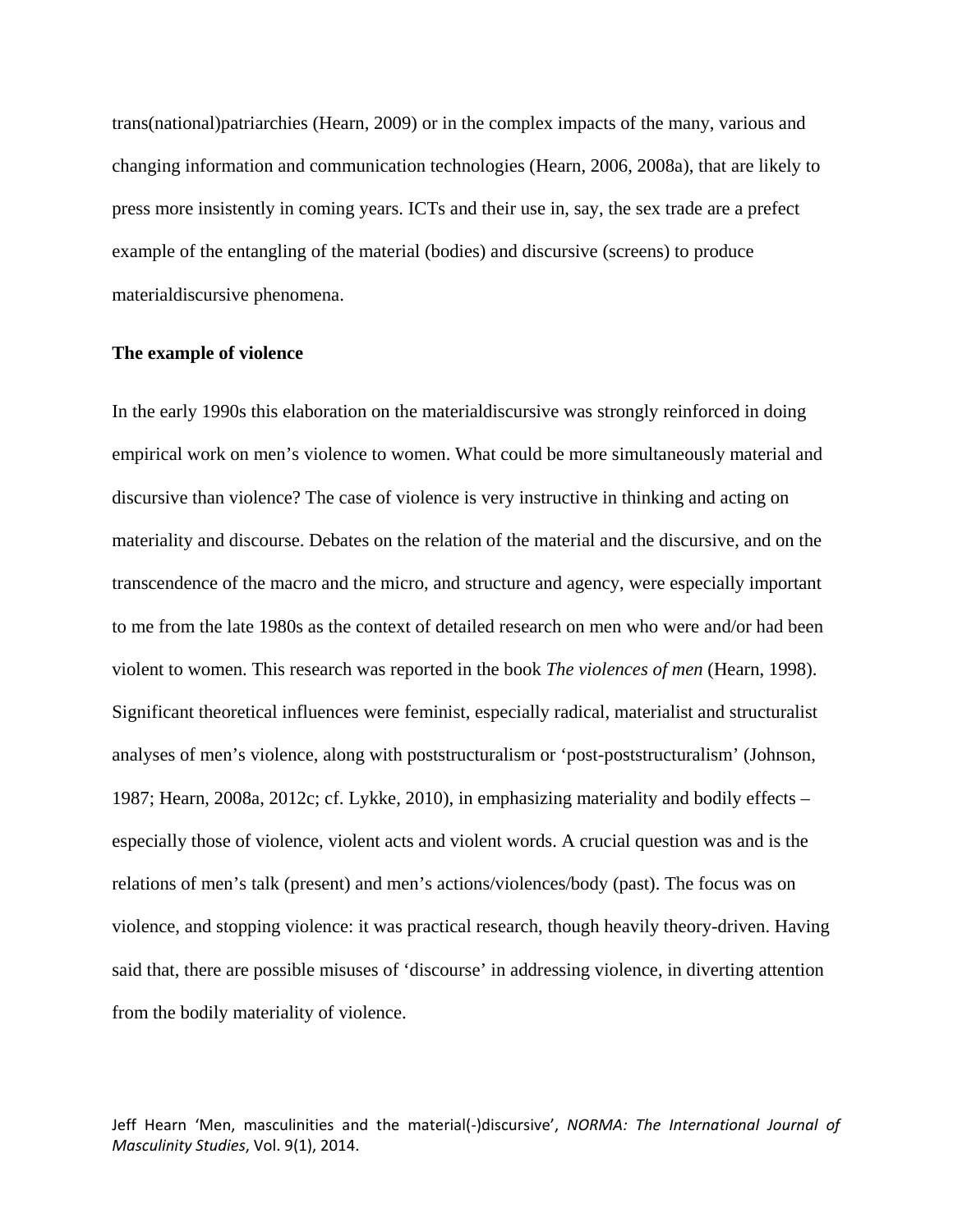What 'violence' is and what 'violence' means is both material and discursive. It is both a matter of experience of change in bodily matter, and a matter of change in discursive constructions. Violence is simultaneously material and discursive. It is simultaneously painful, full of pain; and textual, full of text. This is what I learnt from researching men who use or had used violence. It is very difficult to find a definition of violence that works for all situations and all times: this is a matter of material discourse. Violence, and what is meant by violence, is historically, socially and culturally constructed. Talk and (men's) talk about violence is not just representation (of norms): it is (creation of) reality in its own right. This applies in the conduct of violence, and talk about violence. Similarly, agency policy, practice and intervention emphasize the importance of talk. In some cases, there is considerable correspondence between the accounts of men using violence and accounts of agency staff with whom they have had closest contact; specific constructions men use to talk of violence interconnect closely with constructions of agencies dominated by men.

The whole complex of violence, talk about violence, and responses to violence by individuals and agencies is a cultural phenomenon that is both material and discursive. In seeking to analyze in a material-discursive way, I wish to move beyond both materialist and discursive approaches, in effect to be both *more materialist and more discursive* than the hegemonic masculinity framework (Hearn, 2012c), at least as usually conceived.<sup>1</sup>

#### **The topic of men**

This brings us to the topic of men. In approaching the topic of men, some writers in CSMM seem to retain a strong investment in identities, but this is not my agenda. I favour destabilizing (the people called) men's gender identities; I try to do this from what I see as the current political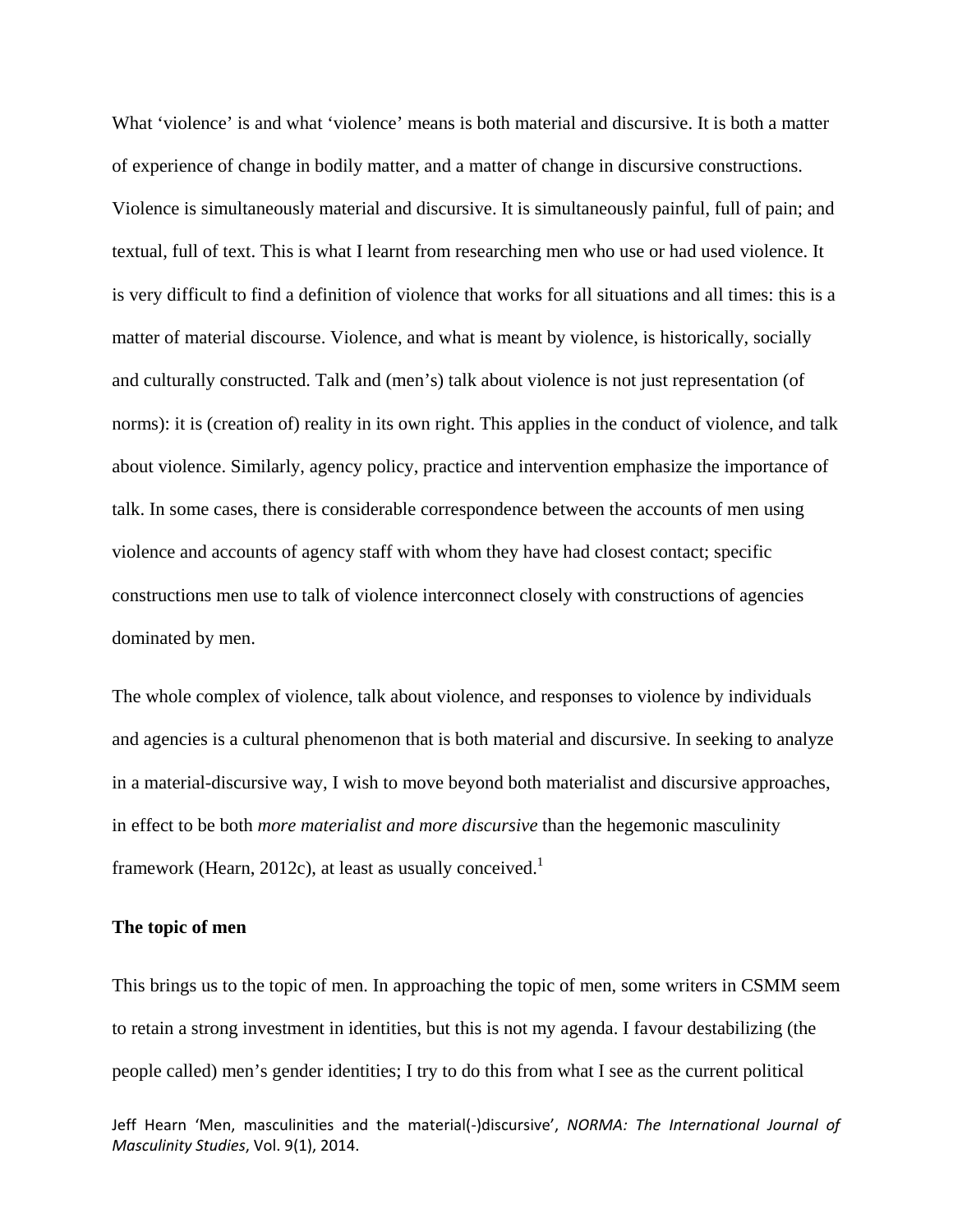situation. This may appear as an identity-orientated focus, but that would be a misreading. I see men as a social materialdiscursive category, not an identity-orientated category. There is currently a fashion to critique the category of categories. For me, the point of raising and naming the category it is to deconstruct it, to put ourselves out of a job! If one is studying an organization and all the top management there are defined as 'men' it is not good to avoid that any more than it is to avoid the category of 'girl' if studying a girls' school.

In studying these things, the notion of hegemonic masculinity, developing from work on gendered processes within patriarchy, has become almost hegemonic. This process usage of hegemony has been by no means as popular or as influential as the other usage by Connell and colleagues, in linking hegemony to a specific form of masculinity. In this, 'hegemony' as a key social process mutates to 'hegemonic' as a descriptor of certain masculinities. In this latter scheme, *forms* of masculinity have been recognized, including hegemonic, complicit, subordinated, marginalized, and sometimes resistant, protest and ambivalent masculinities. In their 1985 paper Carrigan, Connell and Lee write that hegemony

[...] always refers to an historical situation, a set of circumstances in which power is won and held. The construction of hegemony is not a matter of pushing and pulling of readyformed groupings but is partly a matter of the *formation of these groupings*. To understand the *different kinds of masculinity* demands an examination of the practices in which hegemony is constituted and contested – in short, the political techniques of the patriarchal social order. (Carrigan, Connell & Lee, 1985, p. 594, my emphases)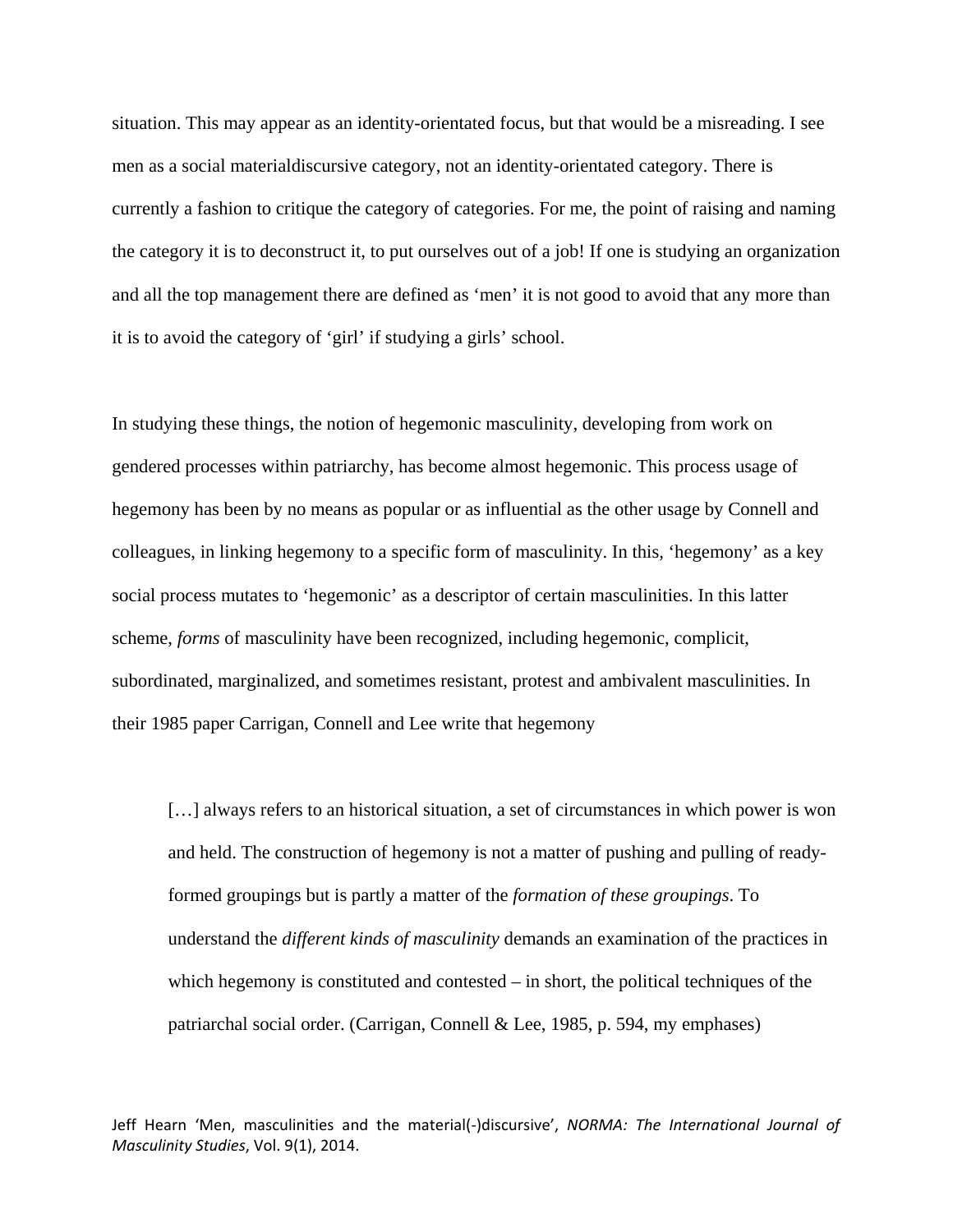There seems to be a slippage here from formation of groupings to different forms of masculinity. Over almost 20 years now, there has been growing debate on the usefulness and meanings very concepts of masculinities and hegemonic masculinity, with critiques from *inter alia* more micro and macro, structuralist and poststructuralist approaches (Hearn, 1996b; Clatterbaugh, 1998). The latter emphasize problems of relativism, if patriarchal contexts are ignored; use as a primary or underlying cause of other effects; tendency towards idealism; neglect of historical, (post)colonial and transnational differences; and reproduction of heterosexual dichotomies. Most importantly, the concept of hegemony has generally been employed in too restricted a way; the focus on masculinity is too narrow. Masculinity does not *necessarily* become ideational, but rather that seems to be one tendency. I should be clear here that I do not reject Connell's approach; it has been and is immensely useful; but I think it does not go far enough in deconstructing gender and gender relations; I want somehow to be both more materialist and more discursive. If we are interested in what is hegemonic about gender in relation to men and masculinity, then it is 'men' who or which are far more hegemonic than masculinity. Instead, it is time to go back from masculinity to men, to examine the hegemony of men. This involves addressing the hegemony of men – in both senses. The hegemony of men seeks to address the *double complexity that men are both a social category formed by the gender system and dominant collective and individual agents of social practices*. This perspective raises key social processes, regarding:

i. *social processes by which there is hegemonic acceptance of the category of men*.

ii. the *system of distinctions and categorizations between different forms of men and men's practices* to women, children and other men ('masculinities').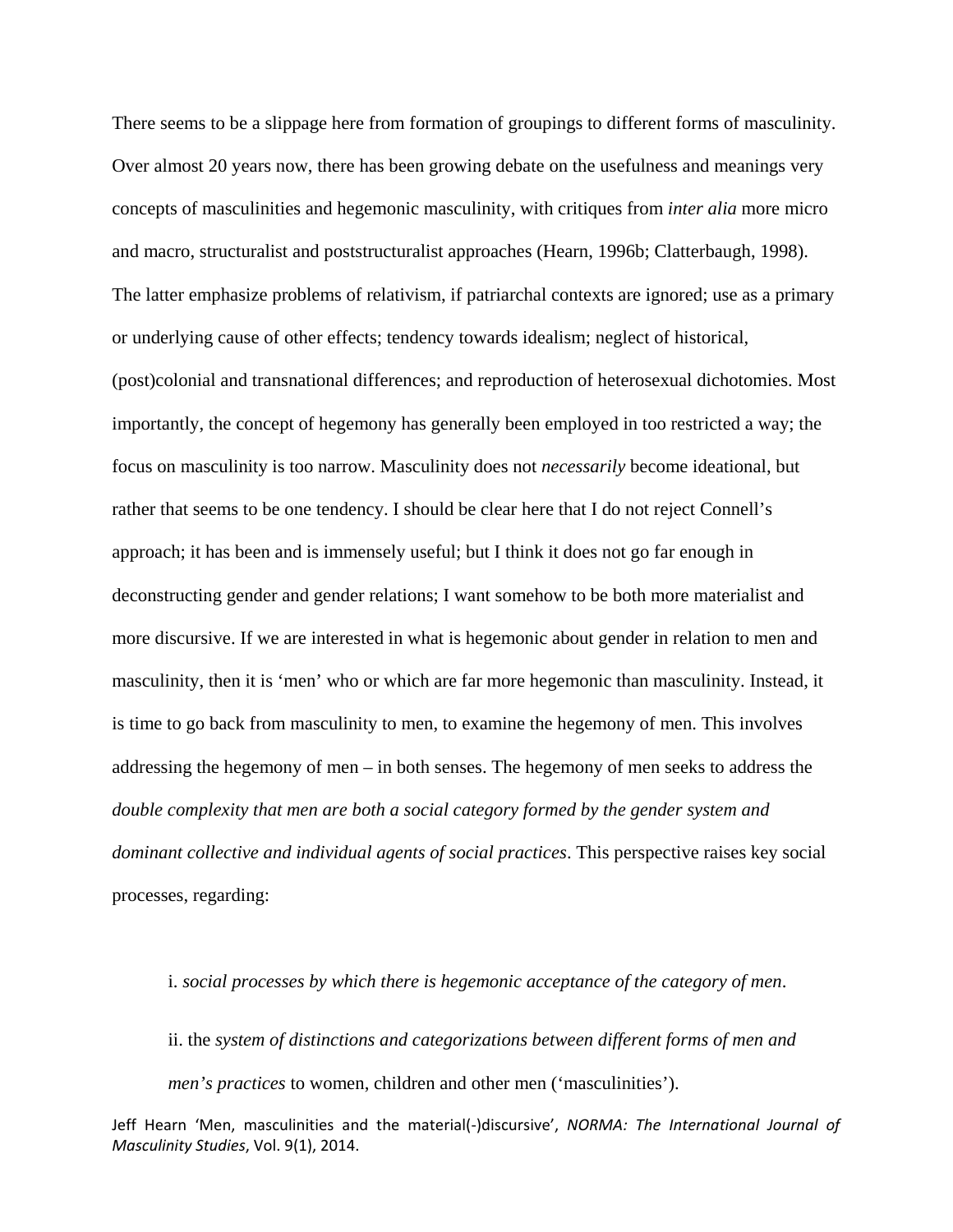iii. *which men and which men's practices – in the media, the state, religion, etc - are most powerful in setting those agendas of those systems of differentiations*.

iv. *the most widespread, repeated forms of men's practices*.

v. *description and analysis of men's various and variable everyday,'natural(ized)', 'ordinary', 'normal' and most taken-for-granted practices* to women, children and other men and their contradictory, even paradoxical, meanings.

vi. *how women may differentially support certain practices of men*, and subordinate other practices of men or ways of being men.

vii. interrelations between these elements above … *relations between 'men's' formation within hegemonic gender order, that also forms 'women', other genders and boys, and men's activity in different ways in (re-)forming hegemonic differentiations among men*. (Hearn, 2004, pp. 60-61).

These various aspects clearly suggest a multi-faceted and embodied account of men and masculinities. The hegemony of men is a dialectical material, embodied formulation, highlighting *naming men as men* (Collinson & Hearn, 1994; Hanmer, 1990), the gender class of men, yet also critiquing how the taken-for-granted category of men obscures intersectionalities. The naming men as men is only half of a dialectical analysis. The point of naming men as men (or other similar strategies) is to deconstruct men: naming goes with deconstruction.

#### **Men, males and bodies**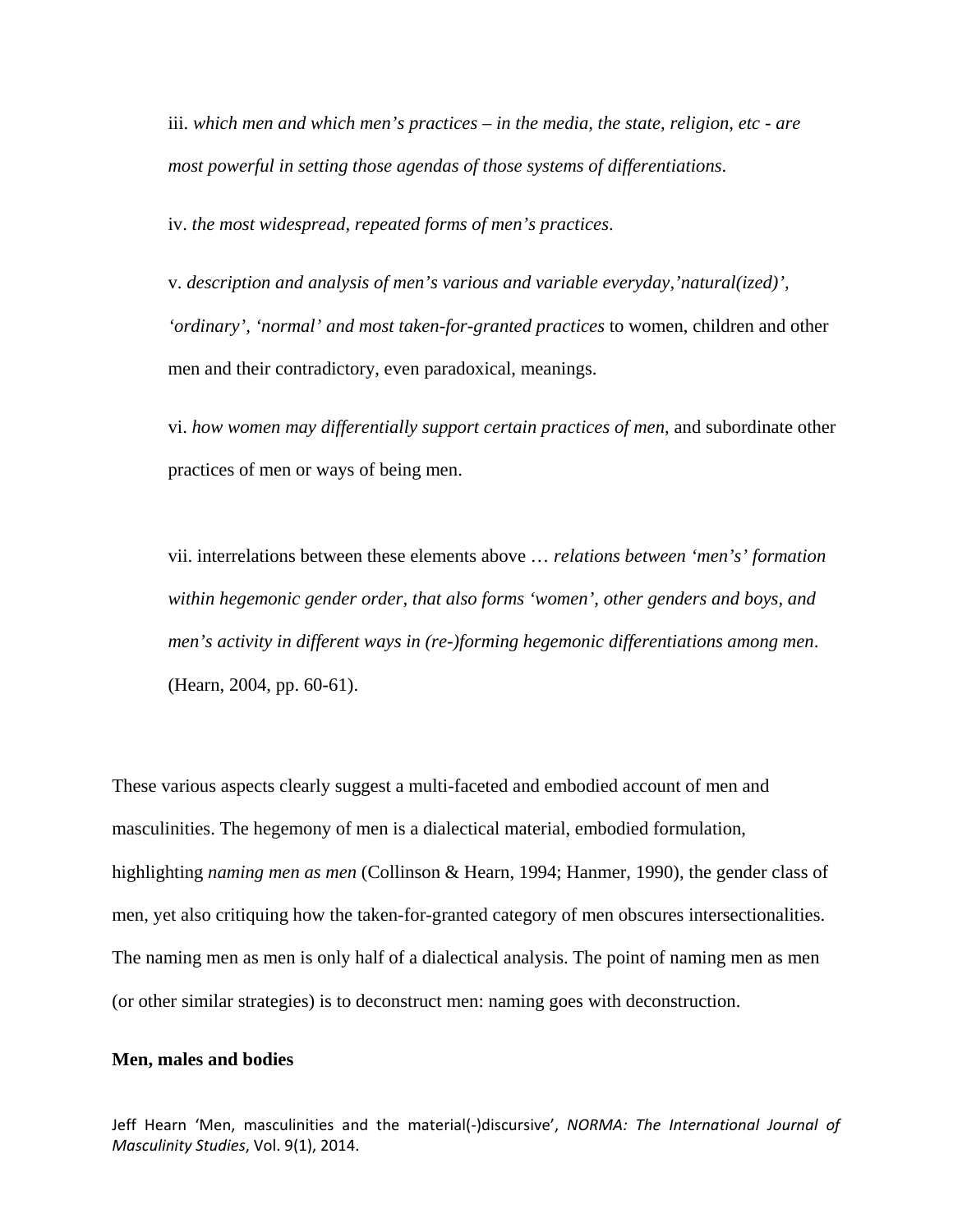A further and key example of the materiality/discursivity of men concerns bodies. Talk about men and bodies is politics: the personal is political is work is theoretical. So this is the canvas, a canvas of and for the bodily materiality of men. I do not believe there is such a thing as 'the male (bodily) essence' or even 'the male perspective', and certainly not in the singular. These kinds of terms can so easily suggest some kind of so-called 'deep bodily masculinity' that supposedly only men can know about, and that is men's or males' special *property*. On the other hand, there is another usage or meaning of 'male': something that speaks to the specific social, political and embodied bounded experience of men … the boundaries, bodies, skin, fluids, leaks and all, all embodied, material, all social and cultural. And this makes some more sense, but I am still a cautious of the word, 'male' – as it can so easily be misused out of context; this is partly why I often prefer to use the concept of 'men' rather than 'male'. Yet having said that, I am still influenced by a very social constructionist version of sexual difference theory – a form of social, that is, social structural, essentialism.

Males and men have so often been represented as taken-for-granted biologically driven bodies. Yet at the same time, men may be constructed as taken-for-granted disembodied, or least as primarily ('rational') minds, rather than bodies. There has been a long running debate on how could this ever be possible. This tendency can be illustrated whenever men are seen as the primary and 'authoritative' conveyors (even 'embodiments') of ideas, ideology, religion, rationality, knowledge. Bodies as minds and images of men are shown throughout history as the monopoly bearers of knowledge, even when woman is represented as 'justice', often as 'beauty', sometimes even as 'truth'.

According to some social theorists, malestream theorists grant epistemological and usually

Jeff Hearn 'Men, masculinities and the material(-)discursive', *NORMA: The International Journal of Masculinity Studies*, Vol. 9(1), 2014. idealist privilege to men, constructed as minds, over women, constructed as bodies (O'Brien,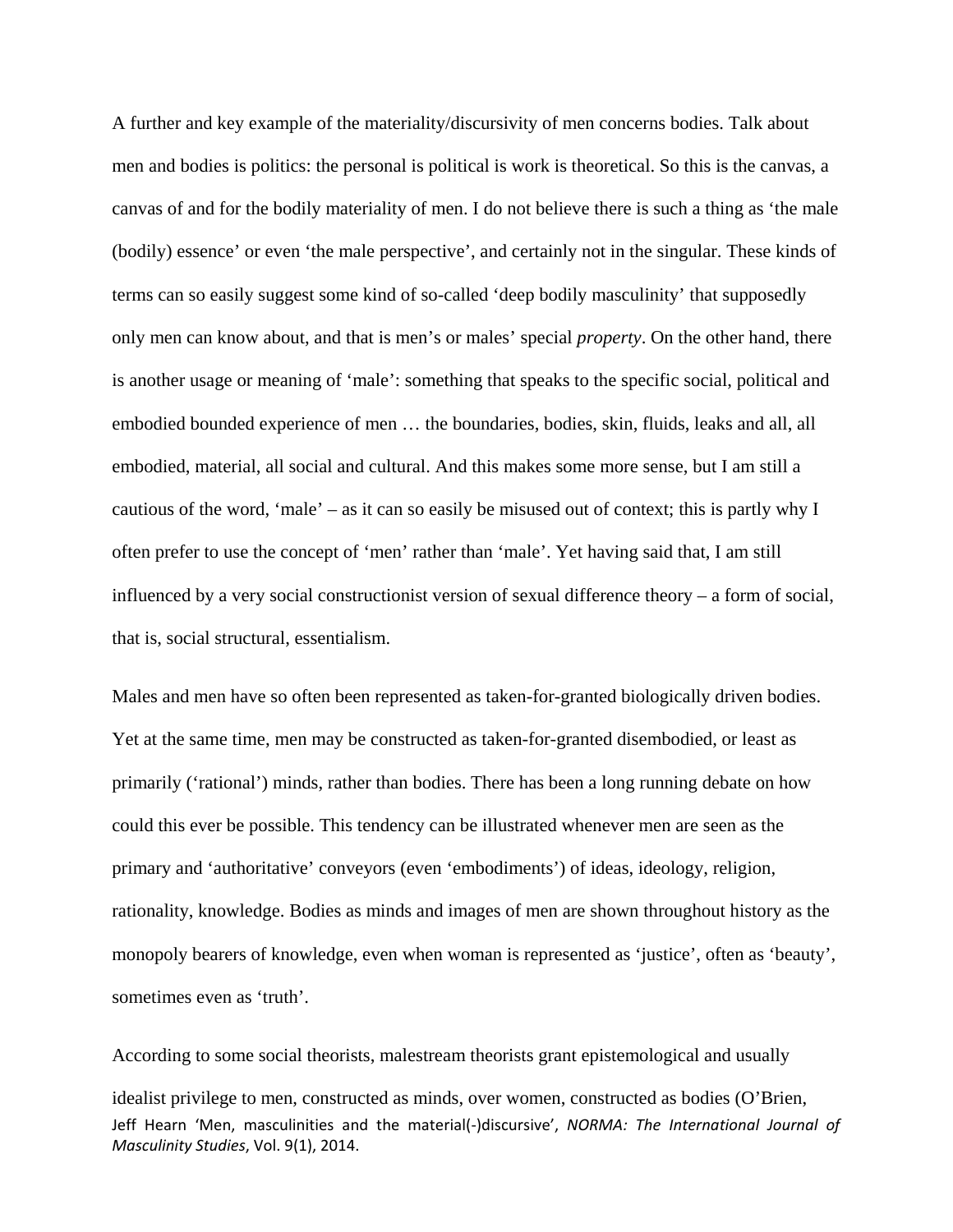1981). Such construction of men can be traced back to many ancient traditions, intellectual and spiritual, including classical social theory, and reappearing in many guises. Dichotomizations of mind/body mirror many other dualisms: man/woman, culture/nature, public/private, reason/passion, and so on. The absence of the body in discussing men and men's knowledge as minds is very far from material realities; males without bodies tend to be bourgeois 'enlightened', spiritual religious, non-othered constructions of males/men. Seeing males as rational minds, as without bodies, as absent bodies, can be the other side of the coin from the solely biological body. The contradiction of males as both *simply bodies* and as *absent/without bodies*, separated from bodies, is much to do with social locational, specifically with economic class, ethnicity, and other signifiers of the dominant, the unmarked.

Significantly, the first substantial discussion of 'hegemonic masculinity' was based in the discussion of boys' and men's bodies, within the patriarchal context, in the paper 'Men's bodies' (Connell, 1983). This considered the social construction of the body in boys' and adult men's practices. In discussing 'the physical sense of maleness', sport is marked as 'the central experience of the school years for many boys' (p. 18), emphasizing the practices and experiences of taking and occupying space, holding the body tense, skill, size, power, force, strength, physical development, and sexuality. In addressing the bodies of adult men, Connell highlighted physicality within work, sexuality, and fatherhood, stressing

[...] the embedding of masculinity in the body is very much a social process, full of tensions and contradiction; that even physical masculinity is historical, rather than a biological fact. […] constantly in process, constantly being constituted in actions and relations, constantly implicated in historical change. (Connell, 1983, p. 30)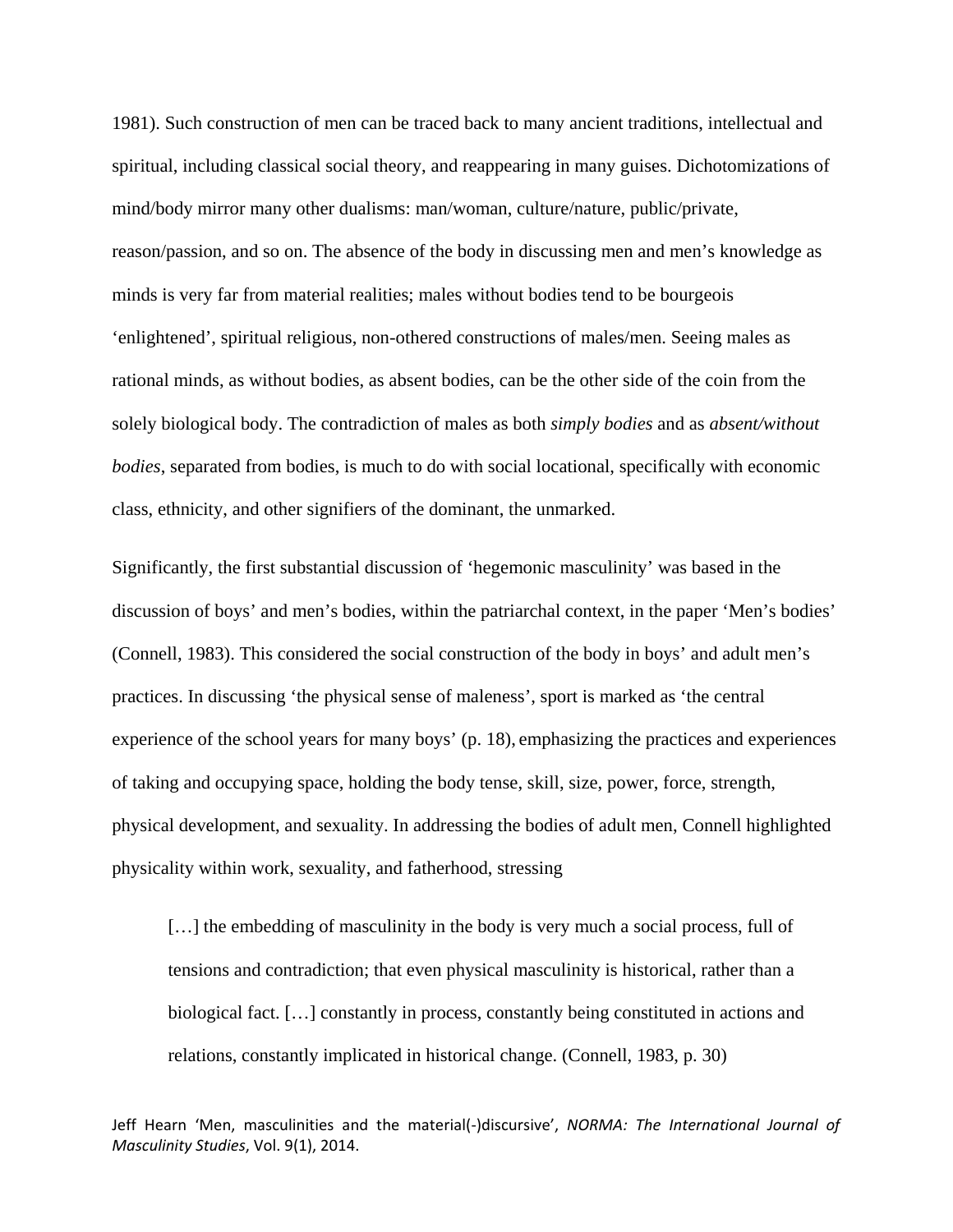This emphasis has often been forgotten by later writers employing the concept of hegemonic masculinity. Male bodies may also be understood as the agents of patriarchal collectivities. Here, the body becomes the collective body, the historical, (post)colonial subject (or object). This may be most clear when considering the body within the onslaught of famine, war and macro historical and societal contexts. This is also clear when we reflect on how the *disembodied*  bourgeois male body is strangely at odds with another dominant account of men and men's bodies, in everyday life and in academic writing, namely, men's bodies as machines, sometimes as proletarian machines. Machinic bodies care can be seen in terms of physicality and physical labour, and even the proletarianization of the body. In some ways the biological body and the disembodied mind are two sides of the same coin, just as are the proletarian machinic body and the disembodied bourgeois mind.

On the other hand, the construction of the men's body can easily become over-socialized. In recent years, debates on the body have moved beyond oppositions between biology versus social constructionism, and towards a concern with the embodied material-discursive practices and processes. Stephen Whitehead (2002) has written on the discursive materializing of the male body; Calvin Thomas (2002) has argued for re-enfleshing boys' and men's bodies. He argues that the 'matter' of the male body may be 'one possibly productive way to analyze male power and hegemony, and to reconfigure male identification and desire' (p. 60). This in turn may serve to change gender relations and men's dominance in the bodily and sexual realms, and elsewhere. Such multiply faceted concerns with the male body open up various possible, more complex accounts of masculine bodies, being masculine, and doing bodies. One approach is to seek to address the relations of the phenomenological body in being men, the material body, and the discursive body, simultaneously.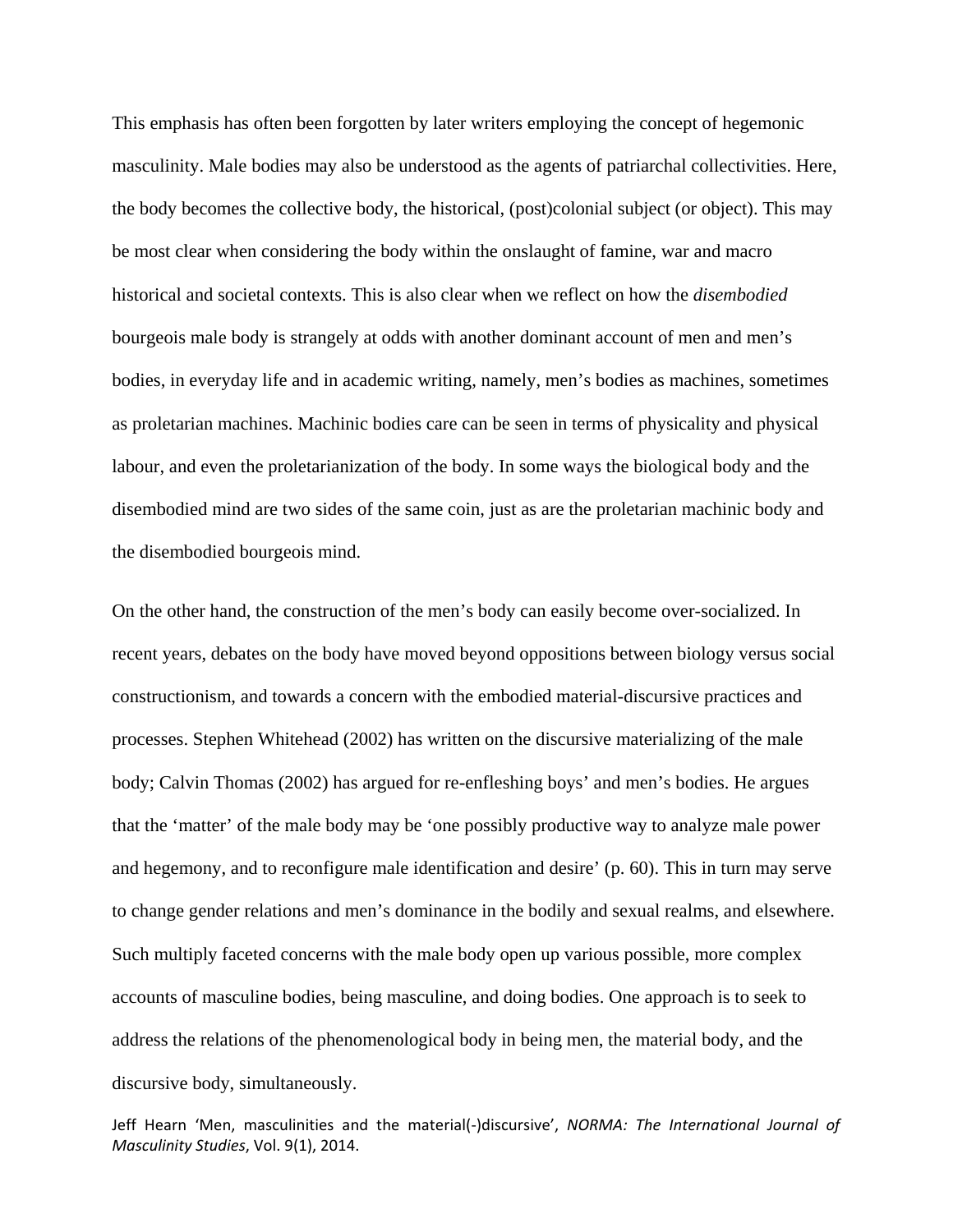How this works may vary for different occurrences of bodies. To take one example, in researching older men's bodies, the combination of feminist phenomenology, sexual difference theory, and queer theory may be relevant (Hearn & Sandberg, 2009). This may so as ways of making sense of older men's bodily relations to movement (or lack thereof), bodily (hetero)normativity (Gerschick, 2005), taking up space and activity, changed and perhaps queer disabilities, and bodily boundaries, fluidity, and leakages (Grosz, 1994), in contrast to those male bodies characterized as impermeable, hard and hermetic (Waldby, 1995). Sexualities of older men may challenge dominant male sexualities and genderings.

#### **Concluding: Situatedness and towards the abolition of the social category of 'men'**

In making sense of these complex materialities/discursivities of men, situated knowledges are crucial. These are a means of engaging with the major question of the relations between men as a gender class, and differences between men. From specific objectifications, which themselves constitute part of oppression by men, and patriarchies more broadly, subjectivities may develop, as bases of knowledge. A plural, composite materialdiscursive approach is likely to yield greater insights than attempts to impose a single grand theory.

Plural situatedness is part of a methodology for deconstructing the hegemony of men. Men's relations to this theoretical object may range from dismissal as irrelevant to immense uncertainty and humility to even a certain kind of social paralysis for some men, or onto an awakening of renewed optimism of a future where gender is degendered, with the abolition of the category of men. This resonates with Judith Lorber's (2005) multiple framing of feminism (Egeberg Holmgren & Hearn, 2009). Gender rebellious feminists seek to 'take apart the gendered social order by multiplying genders or doing away with them entirely' (Lorber, 2005, p. 12).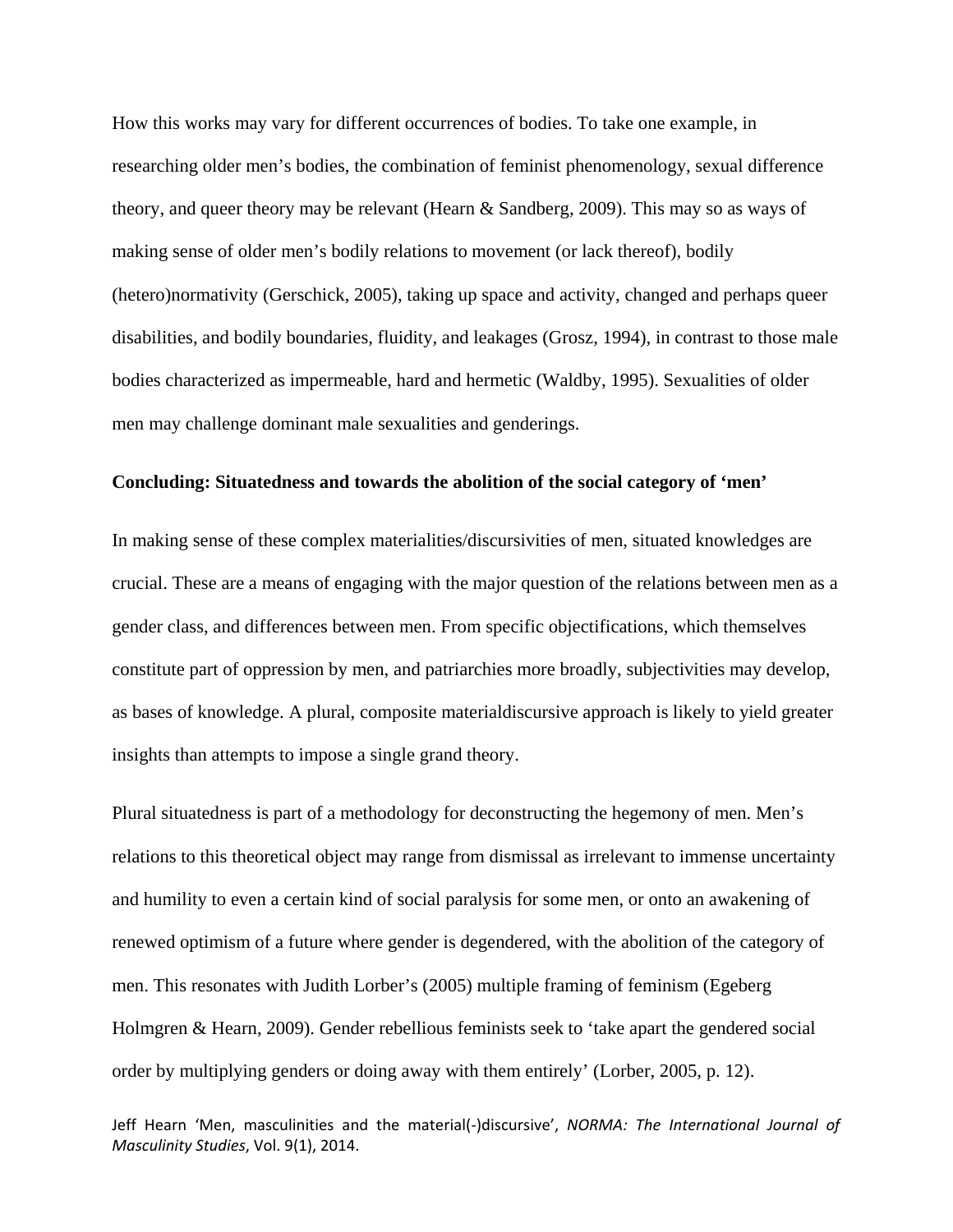Connections with other social divisions, differences and oppression become central, as do deconstructions of the categories of sex, sexuality, and gender, and dualities (re)produced through them. Men, or rather 'men', become an unstable social category. This contrasts with gender reform feminism and gender resistance feminism. In the former, gender equality might be a matter of realizing the potential of women and men equally, albeit in the context of the current gender order: 'An overall strategy for political action to reform the unequal gendered social structure is *gender balance*' (Lorber, 2005, p. 13). The implication for men is that men can contribute positively to (or can position themselves against) such change towards the *abolition of gender imbalance*. Gender resistance feminists 'argue that the gender order cannot be made equal through gender balance because men's dominance is too strong' ((Lorber, 2005, p. 14). Gender equality *per se* is not a feasible aim, as it is likely to mean women becoming like men. More radical transformation is necessary, with women's voices and perspectives reshaping the gendered social order more fundamentally, including the *abolition of patriarchy*. Men's positionings are less certain; an implication is that men need to position themselves in relation to the radical project of abolishing patriarchy and patriarchal relations. In keeping with the progressive problematization of men, men's critical theorizing of men can usefully consider what might be involved in the *abolition of the social category of men* as a significant social category of power (Hearn, 2011, 2012a, 2012b). In seeking to understand possible moves towards the abolition of men, there are many possibilities.

Jeff Hearn 'Men, masculinities and the material(-)discursive', *NORMA: The International Journal of Masculinity Studies*, Vol. 9(1), 2014. A wide variety of texts have shown the limitations of both a view of gender as in any fixed relation to sex and an overly dichotomized view of gender relations. These include historical and cross-cultural analyses of 'multiple gender ideologies' (Meigs, 1990), 'gender ambiguity' (Epstein & Straub, 1991), and 'the third sex/third gender' (Herdt, 1994), all of which represent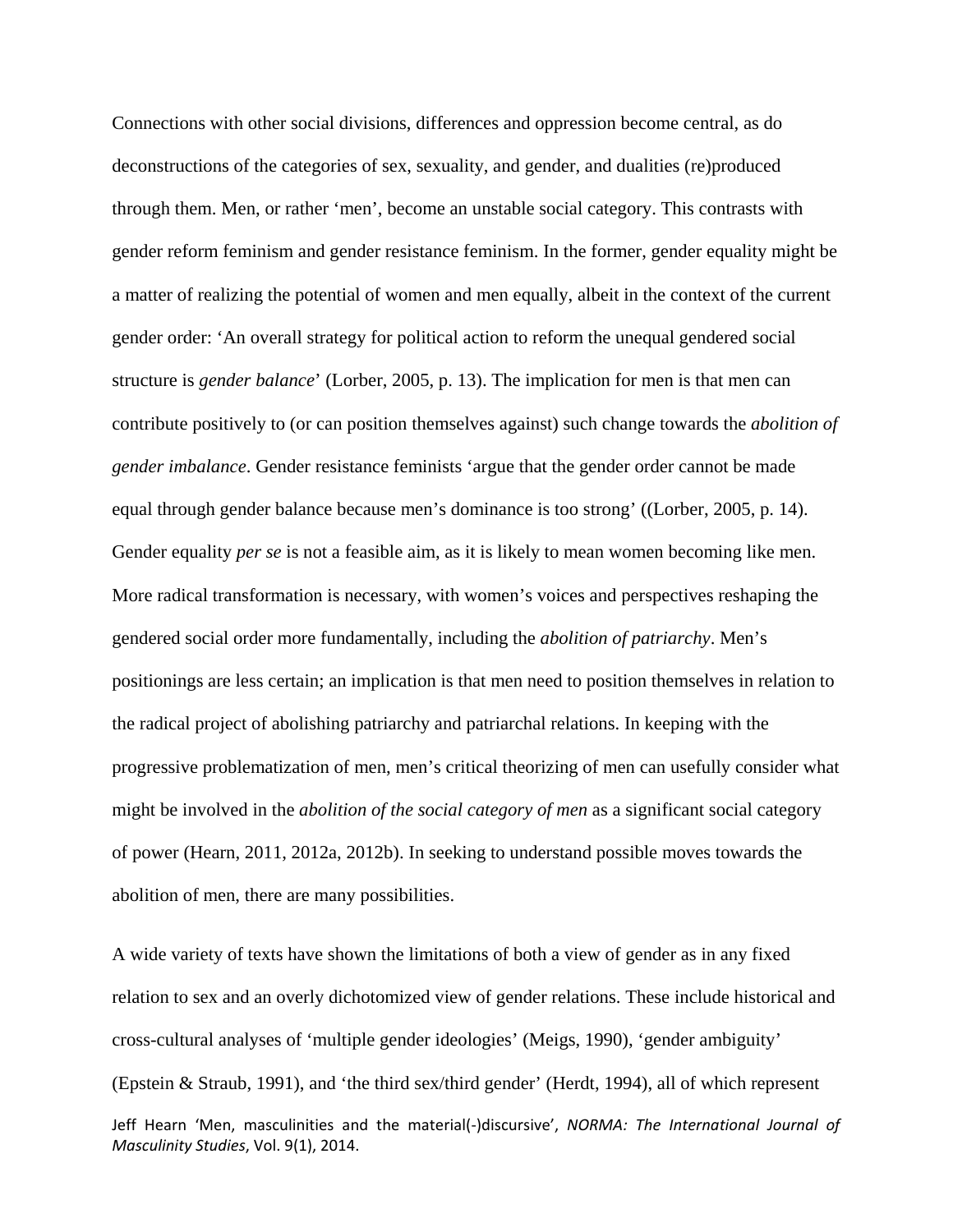movements beyond sexual dimorphism. Another set of approaches derive from historical dialectical processes of transformation of men as a gender class (Hearn, 2004; Howson, 2006). A third derives from practices of undoing gender, queer theory, transgender studies, refusing to be a man (Stoltenberg, 1989), effeminism (Dansky, Knoebel & Pitchford, 1976), and nonhegemonic heterosexualities (Heasley, 2005). This involves not beginning from the assumption that men are either the object or the subject of theory, but rather that the social category of men is historically transitory, as most other social phenomena. One of the clearest statements of this possibility of abolishing men is that by Monique Wittig in her analysis of the possibility of the abolition of the categories of women and men:

[...] it is our historical task, and only ours (feminists) to define what we call oppression in materialist terms, to make it evident that women are a class, which is to say that the category 'woman' as well as the category 'man' are political and economic categories not eternal ones. Our fight aims to suppress men as a class, not through genocidal, but a political struggle. Once the class 'men' disappears, 'women' as a class will disappear as well, for there are no slaves without masters. (Wittig, 1990, p. 160)

To deal with this, I think a concept is needed to speak across the non-equivalence of males, men, masculinity, and for this I suggest 'gex', rather than sex or gender. These are clearly not just academic questions. The hegemony of men involves men being a taken-for-granted social gender category in all sorts of everyday contexts. Men are formed with this gender system. But men also reproduce this situation in both individual and collective ways of being and doing. These ways tend to reinforce the hegemonic. But this is not a closed system; it is contested and potentially unstable. If you are a man, please recognize that, but please do not speak simply 'as a man'. Take

Jeff Hearn 'Men, masculinities and the material(-)discursive', *NORMA: The International Journal of Masculinity Studies*, Vol. 9(1), 2014. (the problem, power and hegemony of) men incredibly seriously, but do not take your own self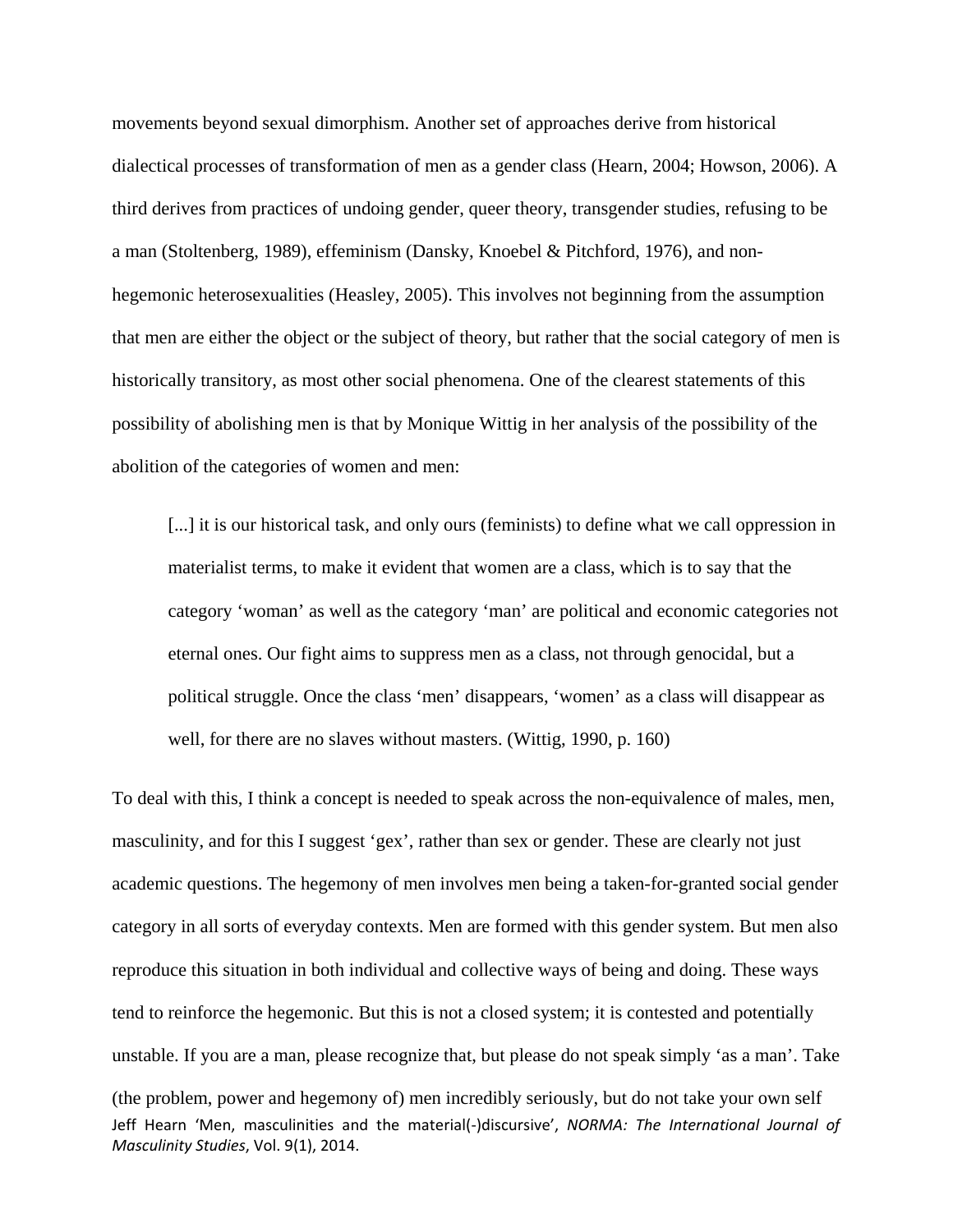'as a man' seriously at all. What is the use of certain kinds of knowledge if they do not stop *men's domination, violence and sexual violence*? (cf. Widerberg, 2005).

### **Note**

1. This approach might be compatible with, for example, rethinking hegemonic masculinity as an empty signifier, in the context of 'ascendancy and authority within a particular hegemony of the hegemonic principles that set out the rules for men as well as women and the points for the expansion of meaning and practice' (Howson, 2013, p. 18; also see Howson, 2009).

#### **References**

- Abercrombie, N., & Turner, B. S. (1978). The dominant ideology thesis. *British Journal of Sociology, 29*, 149-170.
- Alaimo, S., & Hekman, S. (Eds.). (2008). *Material feminisms*. Bloomington, IN: Indiana University Press.
- Brown, C. (1981). Mothers, fathers, and children: from private to public patriarchy. In L. Sargent (Ed.), *Women and revolution: The unhappy marriage of Marxism and feminism* (pp. 239- 267). London: Pluto.
- Carrigan, T., Connell, R.W., & Lee, J. (1985). Towards a new sociology of masculinity. *Theory and Society*, *14*, 551-604.
- Calvin, T. (2002). Re-enfleshing the bright boys; or, how male bodies matter to feminist theory. In J. Kegan Gardiner (Ed.), *Masculinity studies and feminist theory*: *New directions* (pp. 60- 89). New York: Columbia University Press.
- Clatterbaugh, K. (1998). What is problematic about masculinities? *Men and Masculinities*, *1*, 24- 45.

Jeff Hearn 'Men, masculinities and the material(-)discursive', *NORMA: The International Journal of Masculinity Studies*, Vol. 9(1), 2014.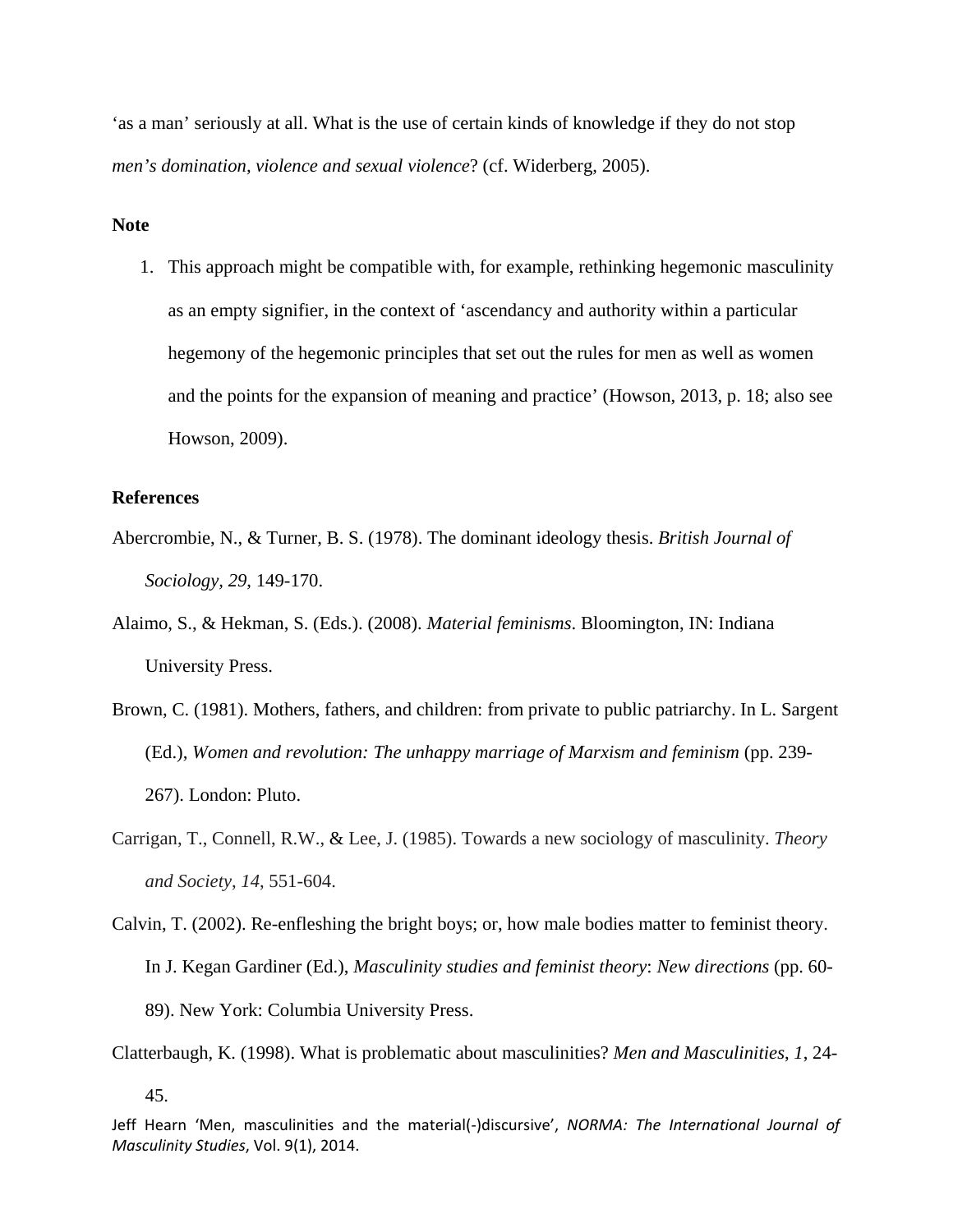- Collinson, D. L., & Hearn, J. (1994). Naming men as men: implications for work, organizations and management. *Gender, Work and Organization*, *1*, 2-22.
- Connell, R.W. (1983). *Which way is up? Essays on class, sex and culture.* Sydney: Allen & Unwin.
- Dansky, S., Knoebel, J., & Pitchford, K. (1976) Effeminist manifesto. In J. Snodgrass (Ed.), *For men against sexism: A book of readings* (pp. 116-120). Albion, CA: Times Change Press.

Delphy, C. (1977). *The main enemy*. London: WRRC.

Delphy, C. (1984). *Close to home*. London: Hutchinson.

- Egeberg Holmgren, L. & Hearn, J. (2009). Framing 'men in feminism': Theoretical locations, local contexts and practical passings in men's gender-conscious positionings on gender equality and feminism. *Journal of Gender Studies*, *18*, 403-418.
- Eisenstein, Z. (Ed.). (1979). *Capitalist patriarchy and the case for socialist feminism*. New York: Monthly Review Press.
- Epstein, J., & Straub, K. (Eds.). (1991). *Body guards: The cultural politics of gender ambiguity*. New York and London: Routledge.
- Fausto-Sterling, A. (1995). How to build a man. In M. Berger, B. Wallis, & S. Watson (Eds.), *Constructing masculinity* (pp. 127-134). New York: Routledge.

Ferguson, A. (1989). *Blood at the root*. London: Pandora.

- Ferguson, A., & Folbre, N. (1981). The unhappy marriage of patriarchy and capitalism. In L. Sargent (Ed.), *Women and revolution*: *The unhappy marriage of Marxism and feminism* (pp. 313-318). London: Pluto.
- Firestone, S. (1970). *The dialectic of sex*. London: Jonathan Cape.

Garfinkel, H. (1967). *Studies in ethnomethodology*. Englewood Cliffs, NJ: Prentice Hall.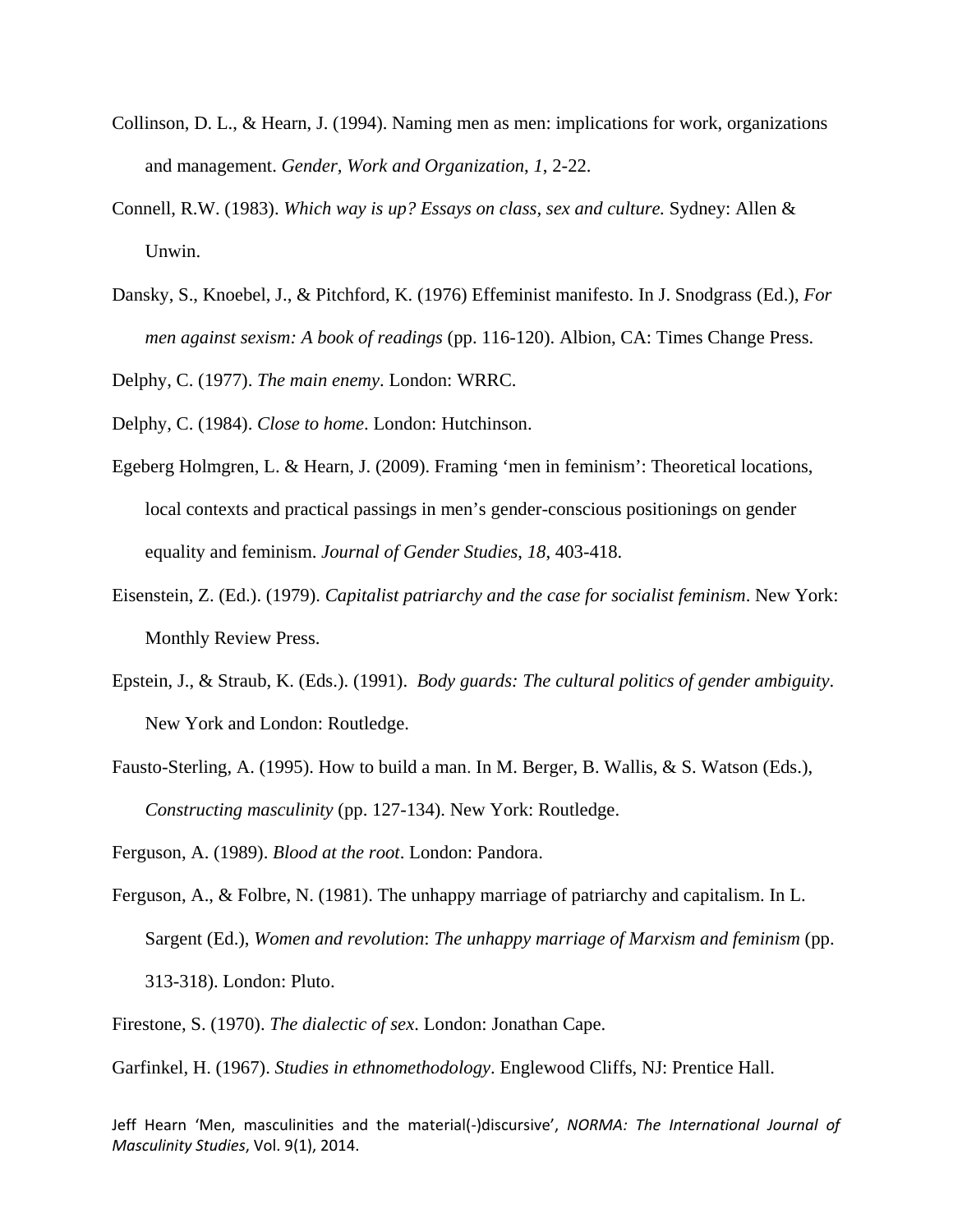- Gerschick, T. J. (2005). Masculinity and degrees of bodily heteronormativity in Western culture. In M. Kimmel, J. Hearn, & R.W. Connell (Eds.), *Handbook of studies on men and masculinities* (pp. 367-378.) Thousand Oaks, CA: Sage.
- Grosz, E. (1994). *Volatile bodies: Toward a corporeal feminism*. Indianapolis, IN: Indianda University Press.
- Hanmer, J. (1990). Men, power and the exploitation of women. In J. Hearn & D. Morgan (Eds.), *Men, masculinities and social theory* (pp. 21-42). London and New York: Unwin Hyman/Routledge.
- Haraway, D. (1992). The promises of monsters: a regenerative politics for inappropriate/d others. In L. Grossberg, C. Nelson & P. A. Treichler (Eds.), *Cultural Studies* (pp. 295-337). New York: Routledge.
- Hartmann, H. (1979). The unhappy marriage of Marxism and feminism: Towards a more progressive union. *Capital and Class*, *8*, 1-33.
- Hearn, J. (1983). *Birth and afterbirth: A materialist account*. London: Achilles Heel.
- Hearn, J. (1987). *The gender of oppression: Men, masculinity and the critique of Marxism*. Brighton/New York: Wheatsheaf/St. Martin's Press.
- Hearn, J. (1988, March). *Speaking the unspeakable: The historical development of organisations and men's sexuality in the public domain* Paper presented at the British Sociological Association Conference, Edinburgh.
- Hearn, J. (1990). State organisations and men's sexuality in the public domain 1870-1920. In L. Jamieson & H. Corr (Eds.), *The state, private life and political change* (pp. 50-72) London: Macmillan.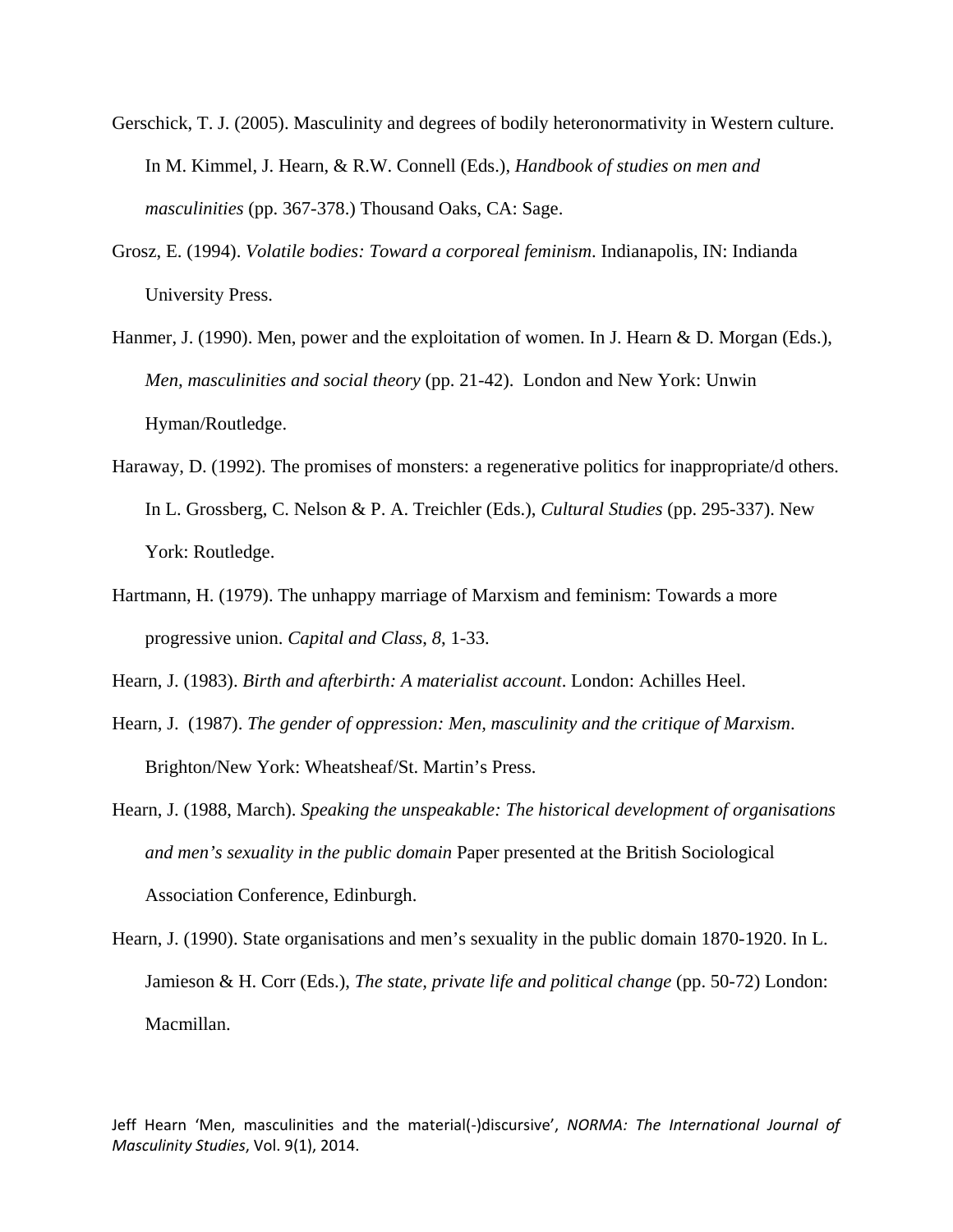- Hearn, J. (1991). Gender: biology, nature and capitalism. In T. Carver (Ed.), *The Cambridge companion to Marx* (pp. 222-245). New York: Cambridge University Press.
- Hearn, J. (1992). *Men in the public eye: The construction and deconstruction of public men and public patriarchies*. London and New York: Routledge.
- Hearn, J. (1996a). Deconstructing the dominant: making the one(s) the other(s). *Organization: The Interdisciplinary Journal of Organization, Theory and Society, 3,* 611-626.
- Hearn, J. (1996b). 'Is masculinity dead?' A critical account of the concepts of masculinity and masculinities. In M. Mac an Ghaill (Ed.), *Understanding masculinities: Social relations and cultural arenas* (pp. 202-217). Milton Keynes: Open University Press.
- Hearn, J. (1998). *The violences of men*. London: Sage.
- Hearn, J. (2004). From hegemonic masculinity to the hegemony of men. *Feminist Theory*, *5*, 49- 72.
- Hearn, J. (2006). The implications of information and communication technologies for sexualities and sexualized violences: Contradictions of sexual citizenships. *Political Geography*, *25*, 944-963.
- Hearn, J. (2008a). A materialist-discursive approach to sexuality, sexual violence and sexualing globalisation: the case of ICTs. In L. Gunnarsson, A. G. Jónasdóttir, & G. Karlsson (Eds.), *GEXcel work in progress report volume II. Proceedings from GEXcel theme 1: Gender, sexuality and global change, fall 2007* (GEXcel Work in progress series) (pp. 65-76). Linköping and Örebro: Institute of Thematic Gender Studies, Linköping and Örebro Universities. Retrieved from: http://www.genderexcel.org/webfm\_send/13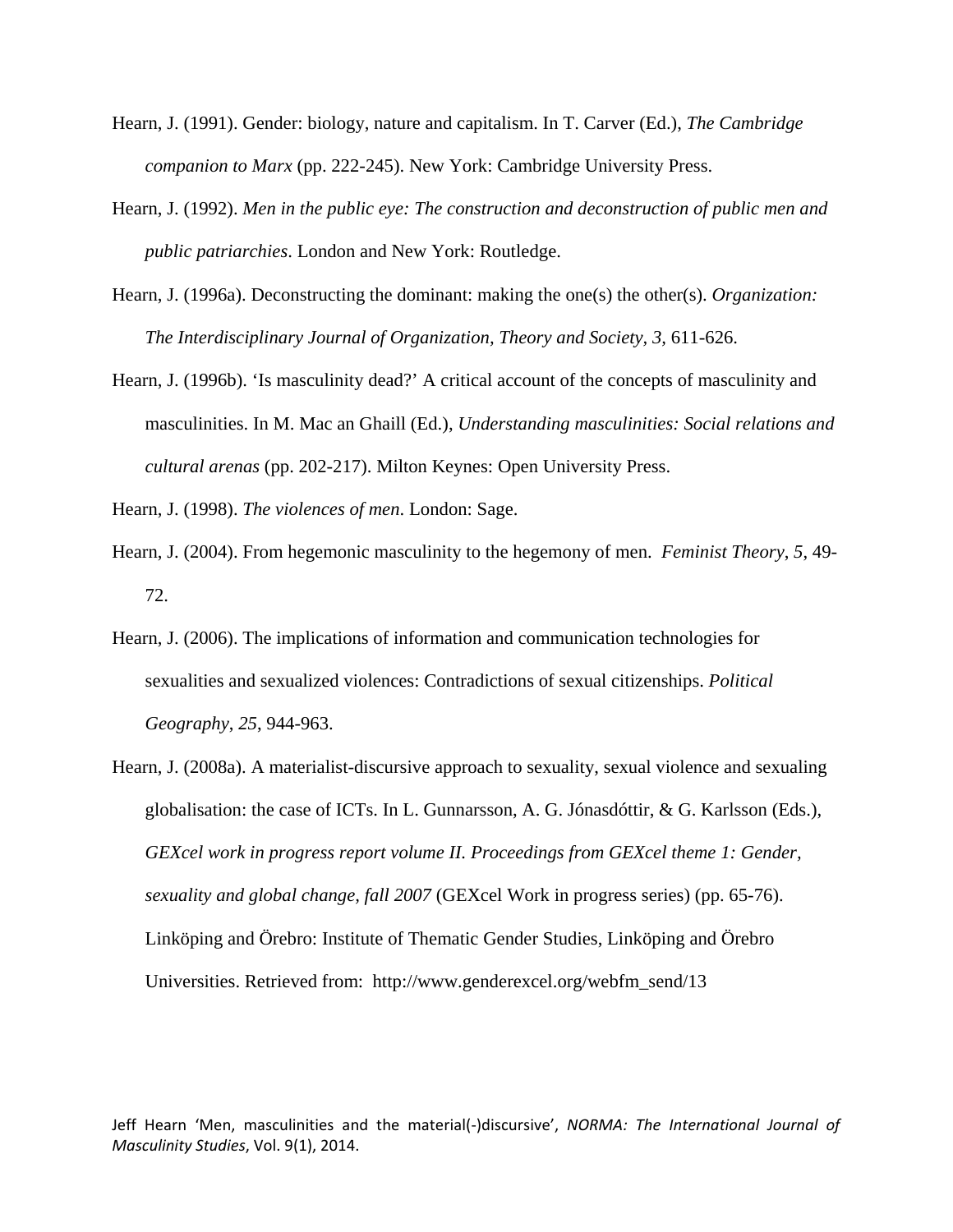- Hearn, J. (2008b). The personal is work is political is theoretical: Continuities and discontinuities in (pro)feminism, Women's Studies, men and my selves*. NORA: Nordic Journal of Feminist and Gender Research*, *16*, 241-256.
- Hearn, J. (2009). Patriarchies, transpatriarchies and intersectionalities. In E. Oleksy (Ed.), *Gender and intimate citizenships: Politics, sexualities and subjectivity* (pp. 177-192), London: Routledge.
- Hearn, J. (2011). The materiality of men, bodies, *and* towards the abolition of 'men'. In M. Läubli & S. Sahli (Eds.), *Männlichkeiten denken. Männlichkeitskonzepte aus kulturwissenschaftlicher Sicht [Thinking masculinities: Concepts of masculinities from a socio-cultural perspective]* (pp. 195-215). Bielefeld: Transcript.
- Hearn, J. (2012a). The abolition of (the category of) men. In M. Eduards, M. Jansson, M. Wendt, & C. Åse (Eds.), *Det heter feminism! 20 anspråksfulla förslag för att förändra världen* (pp. 55-59). Stockholm: Hallongrottan och Feministiskt Perspektiv.
- Hearn, J. (2012b). Male bodies, masculine bodies, men's bodies: the need for a concept of gex. In B.S. Turner (Ed.), *Routledge handbook of body studies* (pp. 307-320). London and New York: Routledge.
- Hearn, J. (2012c). A multi-faceted power analysis of men's violence to known women: From hegemonic masculinity to the hegemony of men. *Sociological Review*, *60*, 589-610.
- Hearn, J., & Sandberg, L. (2009). Older men, ageing and power: Masculinities theory and alternative spatialised theoretical perspectives. *Sextant: Revue du Groupe Interdisciplinaire D'Etudes sur les Femmes et le Genre*, *27*, 147-163.
- Heasley, R. (2005). Queer masculinities of straight men: a typology. *Men and Masculinities*, *7*, 310-320.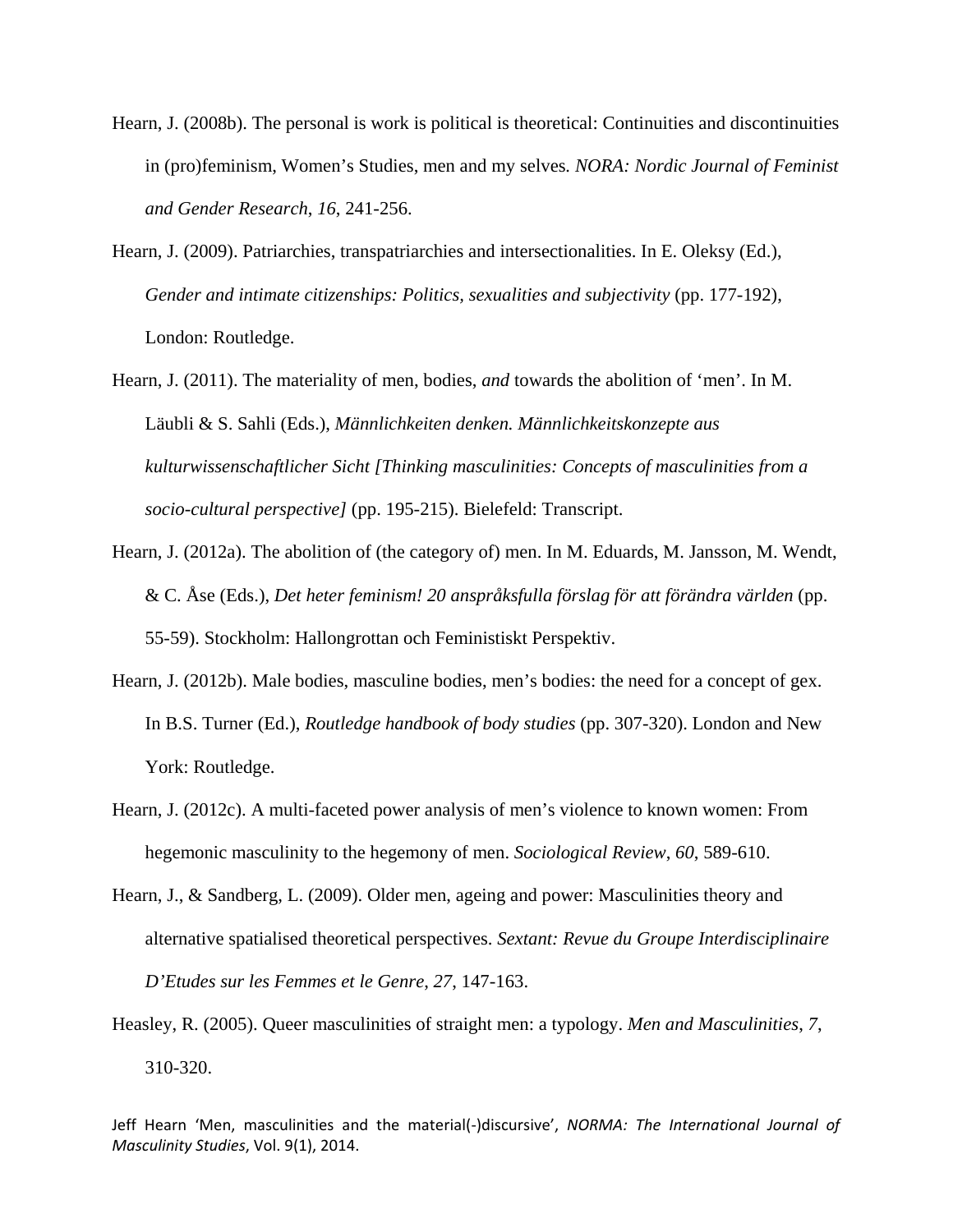Herdt, G. (Ed.). (1994). *Third sex, third gender: Beyond sexual dimorphism in culture and history*. New York: Zone.

Howson, R. (2006). *Challenging hegemonic masculinity*. New York: Routledge.

- Howson, R. (2009). Deconstructing hegemonic masculinity: Contradiction, hegemony and dislocation. *NORMA: Nordic Journal for Masculinity Studies*, 4, 6-24.
- Howson, R. (2013). Hegemonic masculinity as empty signifier: Limit, antagonism and hegemony. Unpublished seminar paper, CFS seminar, Örebro University, September.
- Jónasdóttir, A. G., & Jones, K. B. (2010). Out of epistemology: Feminist theory in the 1980s and beyond. In A. G. Jónasdóttir & K. B. Jones (Eds.), The political interests of gender: Reconstructing feminist theory and political research (pp. 17-57). Manchester: Manchester University Press.
- Johnson, R. (1987). What is cultural studies anyway? Social Text, 6, 38-80.
- Kuhn, A. (1978). Structures of patriarchy and capital in the family. In A. Kuhn & A. M. Wolpe (Eds.), *Feminism and materialism* (pp. 41-67). London: Routledge & Kegan Paul.
- Lorber, J. (Ed.). (2005). *Gender inequality: Feminist theories and politics*. Los Angeles: Roxbury.
- Lykke, N. (2010) The timeliness of post-constructionism. *NORA: Nordic Journal of Feminist and Gender Research*, *18*, 131-136.
- MacKinnon, C. A. (1982). Feminism, Marxism, method, and the state: An agenda for theory', *Signs*, *7*, 515-544.
- MacKinnon, C. A. (1983). Feminism, Marxism, method and the state: Towards feminist jurisprudence. *Signs*, *8*, 635-658.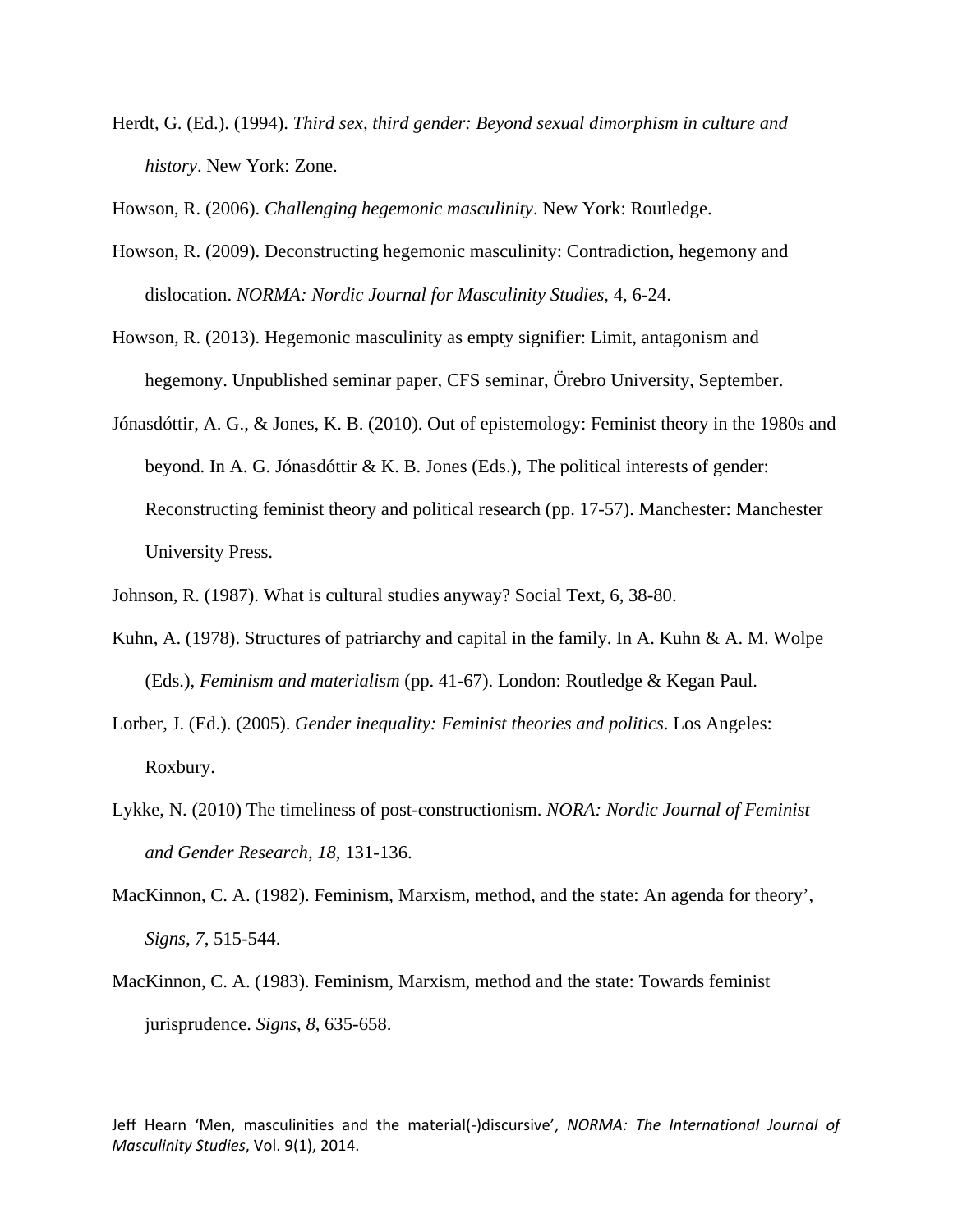- Marx, K. (1975a). Preface (to *A contribution to the critique of political economy*). In *Karl Marx: Early writings* (pp. 424-428)*.* London and Harmondsworth: Penguin/New Left Review.
- Marx, K. (1975b). The economic and philosophical manuscripts. In *Karl Marx: Early writings* (pp. 279-400). London and Harmondsworth: Penguin/New Left Review.

Marx, K., & Engels, F. (1970). *The German ideology*. London: Lawrence and Wishart.

Meigs, A. (1990). Multiple gender ideologies and statuses. In P. Reeves Sanday & R. Gallagher Goodenough (Eds.), *Beyond the second sex: New directions in the anthropology of gender* (pp. 92-11). Philadelphia: University of Pennsylvania Press.

O'Brien, M. (1981). *The politics of reproduction*. London: Routledge & Kegan Paul.

- O'Brien, M. (1990). *Reproducing the world*. Boulder, CO: Westview.
- Poster, M. (1984). *Foucault, Marxism, and history: Mode of production versus mode of information.* Cambridge*:* Polity*.*
- Smith, D. E. (1987). Feminist reflections on political economy. *Studies on Political Economy, 30*, 37-59.
- Smith, D. E. (1990a). *The conceptual practices of power: A feminist sociology of knowledge*. Boston: Northeastern University Press.
- Smith, D. E. (1990b). *Texts, facts and femininity: Exploring the relations of ruling*. New York: Routledge.

Stoltenberg, J. (1989). *Refusing to be a man: Essays on sex and justice*. New York: Meridian. Walby, S. (1986). *Patriarchy at work*. Cambridge: Polity.

Walby, S. (1990). *Theorising patriarchy*. Oxford: Blackwell.